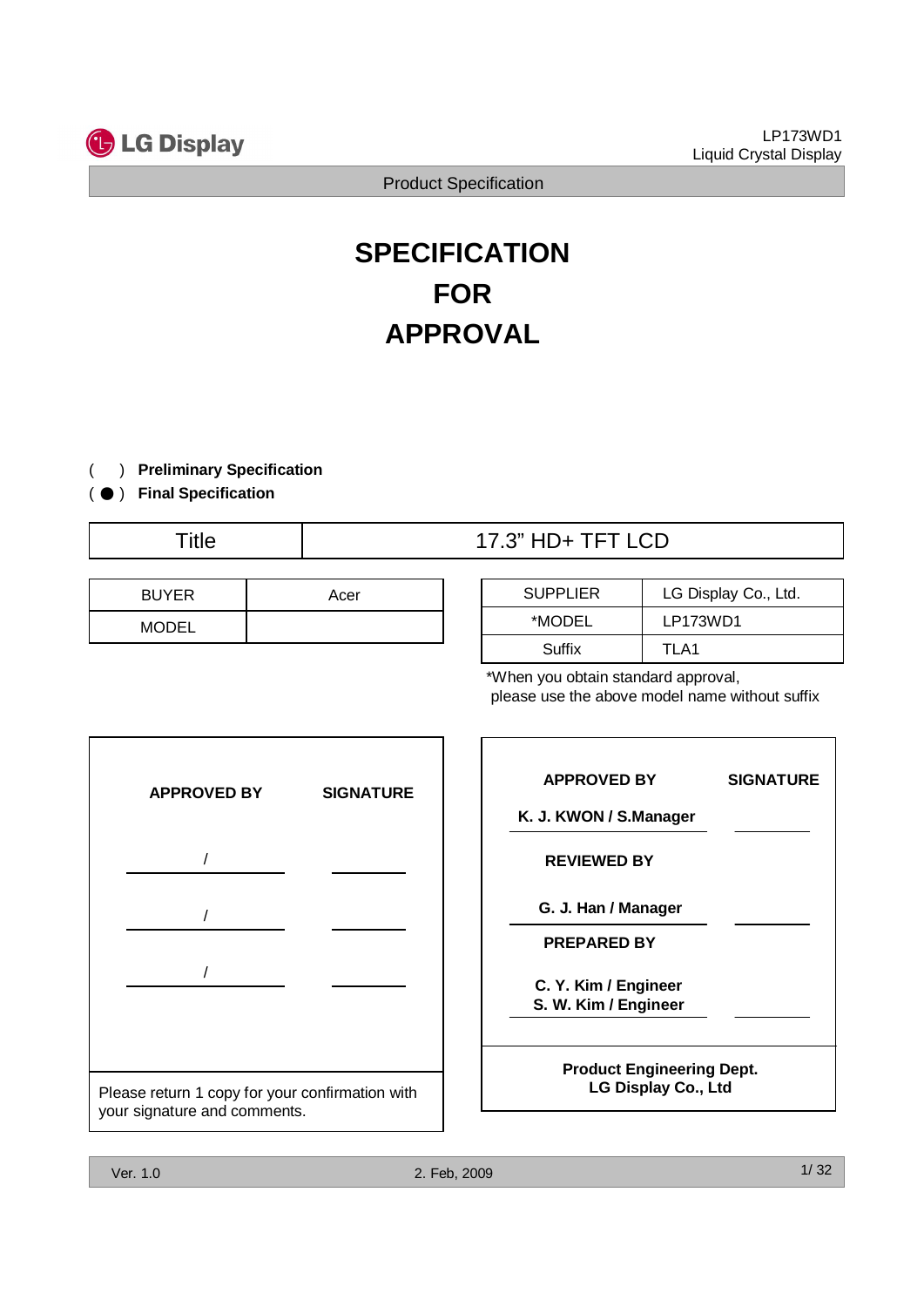

# **Contents**

|                                  | <b>G</b> LG Display                                       | LP173WD1<br>Liquid Crystal Display             |
|----------------------------------|-----------------------------------------------------------|------------------------------------------------|
|                                  | <b>Product Specification</b>                              |                                                |
|                                  | Contents                                                  |                                                |
|                                  |                                                           |                                                |
| No                               | <b>ITEM</b>                                               | Page                                           |
|                                  | <b>COVER</b>                                              |                                                |
|                                  | <b>CONTENTS</b>                                           | 1                                              |
|                                  | <b>RECORD OF REVISIONS</b>                                | $\overline{2}$                                 |
| -1                               | <b>GENERAL DESCRIPTION</b>                                | 3                                              |
| $\sim$ $\sim$<br>$\overline{2}$  | ABSOLUTE MAXIMUM RATINGS                                  | 4                                              |
| .<br>$\ensuremath{\mathsf{3}}$   | ELECTRICAL SPECIFICATIONS                                 |                                                |
| $3-1$                            | ELECTRICAL CHARACTREISTICS                                | 5                                              |
| $3 - 2$                          | INTERFACE CONNECTIONS                                     | 6                                              |
| $3-3$                            | LVDS SIGNAL TIMING SPECIFICATIONS                         | 8                                              |
| 3-4                              | SIGNAL TIMING SPECIFICATIONS                              | 10                                             |
| $3-5$                            | SIGNAL TIMING WAVEFORMS                                   | 10                                             |
| $3-6$                            | COLOR INPUT DATA REFERNECE                                | 11                                             |
| $3 - 7$                          | POWER SEQUENCE                                            | .<br>12                                        |
| .<br>4                           | OPTICAL SFECIFICATIONS                                    | $\sim 100$ and $\sim 100$<br>$12 \overline{ }$ |
| $\sim$ $\sim$ $\sim$<br>5        | MECHANICAL CHARACTERISTICS                                | 16                                             |
| $\ddot{\phantom{0}}$<br>6        | <b>RELIABLITY</b>                                         |                                                |
| .                                |                                                           | 23<br>.                                        |
| $\overline{7}$                   | INTERNATIONAL STANDARDS                                   |                                                |
| $7-1$                            | <b>SAFETY</b>                                             | 24                                             |
| $7 - 2$                          | EMC                                                       | 24<br>$\sim$ $\sim$ $\sim$ $\sim$              |
| 8<br>$\cdots$                    | <b>PACKING</b>                                            |                                                |
| 8-1                              | DESIGNATION OF LOT MARK                                   | 25<br>.                                        |
| $8 - 2$                          | PACKING FORM                                              | 25<br>$\cdots$                                 |
| 9<br>$\sim$ $\sim$ $\sim$ $\sim$ | <b>PRECAUTIONS</b>                                        | 26<br>$\cdots\cdots$                           |
| A                                | APPENDIX A. Enhanced Extended Display Identification Data | 28                                             |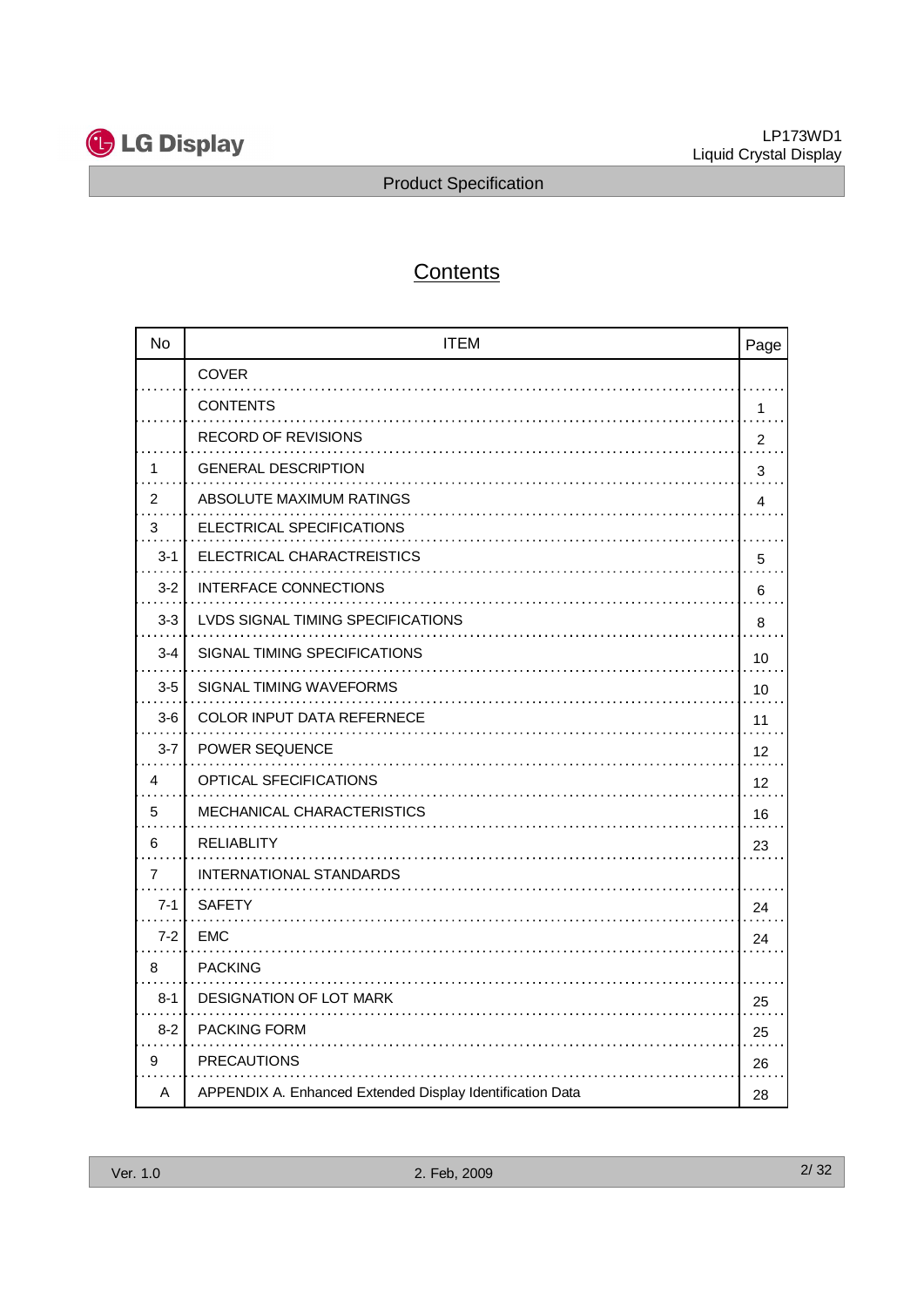

## **RECORD OF REVISIONS**

|                            |              |                              | <b>Product Specification</b>                       | Liquid Crystal Display |  |  |  |
|----------------------------|--------------|------------------------------|----------------------------------------------------|------------------------|--|--|--|
| <b>RECORD OF REVISIONS</b> |              |                              |                                                    |                        |  |  |  |
|                            |              |                              |                                                    |                        |  |  |  |
| 0.0                        | Oct. 7, 2008 |                              | <b>First Draft</b>                                 | 0.0                    |  |  |  |
| 0.1                        | Oct.29.2008  | 6                            | Revise LED life time 10,000 à 12,000hr             | 0.0                    |  |  |  |
|                            |              | $\overline{7}$               | Use UJU connector                                  |                        |  |  |  |
|                            |              | $\blacksquare$               | Delete LED connector pin configuration             |                        |  |  |  |
|                            |              | 18                           | Add pin#1 position at rear drawing                 |                        |  |  |  |
| 0.2                        | Nov.11.2008  | 4                            | Revise Power Consumption                           | 0.0                    |  |  |  |
|                            |              | 6                            | <b>Update Electrical Characteristics</b>           |                        |  |  |  |
|                            |              | 10                           | <b>Update Signal Timing Specifications</b>         |                        |  |  |  |
|                            |              | 12                           | Update Power Sequence (include LED control signal) |                        |  |  |  |
|                            |              | 13                           | Revise Luminance Variation / Add color gamut       |                        |  |  |  |
|                            |              | 16                           | Add Mother Glass Thickness                         |                        |  |  |  |
|                            |              | 19                           | Add rear view drawing                              |                        |  |  |  |
|                            |              | 21                           | Add Backlight Exploded View image                  |                        |  |  |  |
|                            |              | $30 - 32$                    | Update EDID data                                   |                        |  |  |  |
| 0.3                        | Dec.22.2008  | 11                           | Revise Signal Timing Specifications                | 0.1                    |  |  |  |
|                            |              | 14                           | Update Gray scale specification                    |                        |  |  |  |
|                            |              | 18                           | Update 2D drawing(Label information)               |                        |  |  |  |
|                            |              | $30 - 32$                    | Update EDID data (check sum $09 \triangle 01$ )    |                        |  |  |  |
| 0.4                        | Dec.30.2008  | $\overline{4}$               | Revise Pixel Pitch                                 | 0.2                    |  |  |  |
|                            |              | 6                            | <b>Update Elcrical Characteristics</b>             |                        |  |  |  |
|                            |              | 13                           | <b>Update Color Coordinates</b>                    |                        |  |  |  |
|                            |              | $30 - 32$                    | Update EDID data (check sum 01 à 78)               |                        |  |  |  |
| 1.0                        | Feb. 2, 2009 | $\qquad \qquad \blacksquare$ | <b>Final Draft</b>                                 | 1.0                    |  |  |  |
|                            |              |                              |                                                    |                        |  |  |  |
|                            |              |                              |                                                    |                        |  |  |  |
|                            |              |                              |                                                    |                        |  |  |  |
|                            |              |                              |                                                    |                        |  |  |  |
|                            |              |                              |                                                    |                        |  |  |  |
|                            |              |                              |                                                    |                        |  |  |  |
|                            |              |                              |                                                    |                        |  |  |  |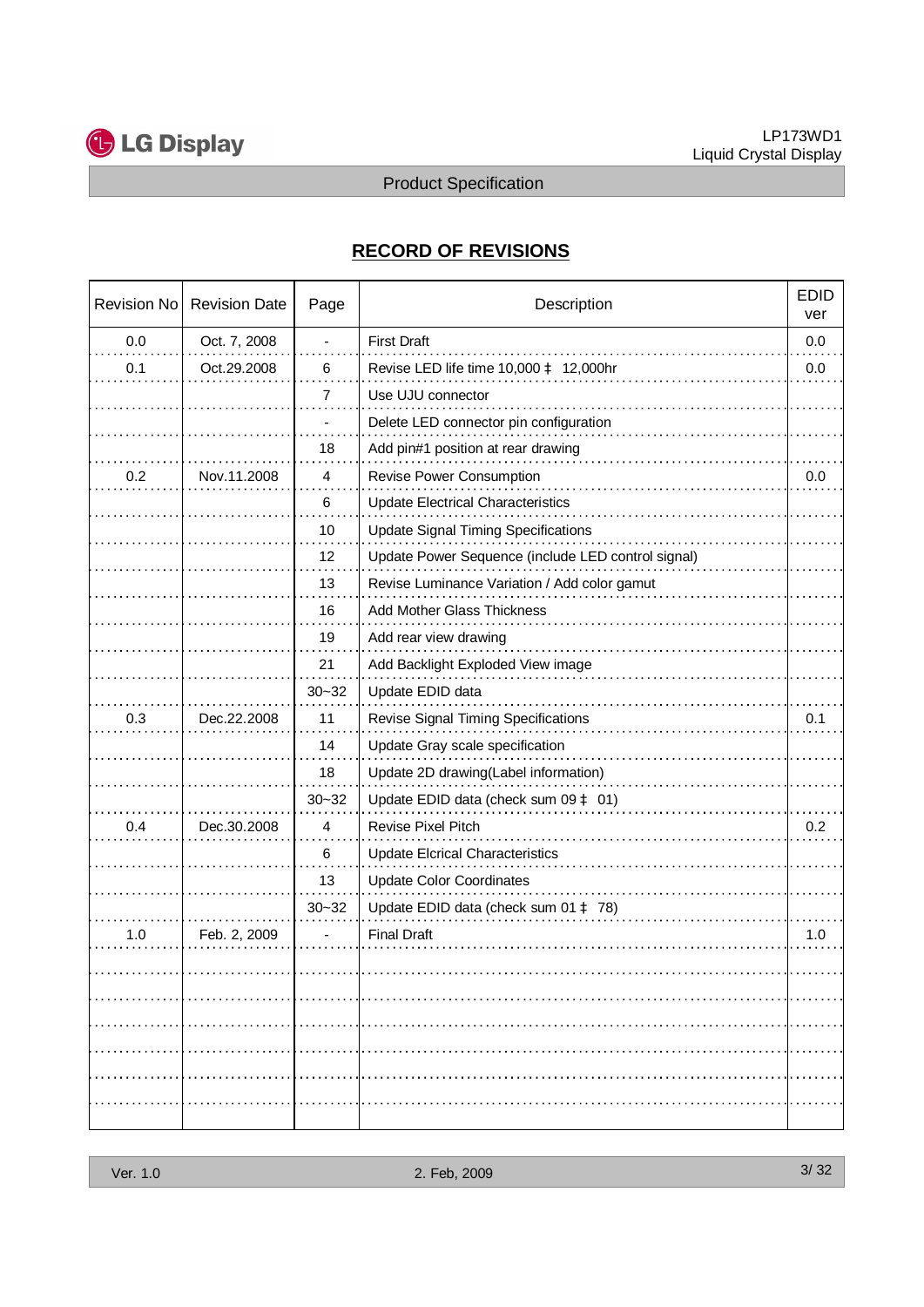

#### **1. General Description**

The LP173WD1 is a Color Active Matrix Liquid Crystal Display with an integral LED backlight system. The matrix employs a-Si Thin Film Transistor as the active element. It is a transmissive type display operating in the normally white mode. This TFT-LCD has 17.3 inches diagonally measured active display area with WHD+ resolution(1600 horizontal by 900 vertical pixel array). Each pixel is divided into Red, Green and Blue sub-pixels or dots which are arranged in vertical stripes. Gray scale or the brightness of the sub-pixel color is determined with a 6-bit gray scale signal for each dot, thus, presenting a palette of more than 262,144 colors.

The LP173WD1 has been designed to apply the interface method that enables low power, high speed, low EMI.

The LP173WD1 is intended to support applications where thin thickness, low power are critical factors and graphic displays are important. In combination with the vertical arrangement of the sub-pixels, the LP173WD1 characteristics provide an excellent flat display for office automation products such as Notebook PC.



#### **General Features**

| Active Screen Size            | 17.3 inches diagonal                                            |
|-------------------------------|-----------------------------------------------------------------|
| <b>Outline Dimension</b>      | 398.1(H, Typ.) $\times$ 232.8(V, Typ.) $\times$ 6.0(D, Max.) mm |
| <b>Pixel Pitch</b>            | 0.23868 X 0.23868 mm                                            |
| <b>Pixel Format</b>           | 1600 horiz. by 900 vert. Pixels RGB strip arrangement           |
| Color Depth                   | 6-bit, 262,144 colors                                           |
| Luminance, White              | 220 cd/m <sup>2</sup> (Typ., $@I_{IFD}=21mA$ )                  |
| <b>Power Consumption</b>      | Total 7.2W(Typ.) Logic: 1.5 W (Typ.@Mosaic), B/L: 5.7W (Typ.)   |
| Weight                        | 570g (Max.)                                                     |
| <b>Display Operating Mode</b> | Transmissive mode, normally white                               |
| Surface Treatment             | Glare treatment of the front Polarizer                          |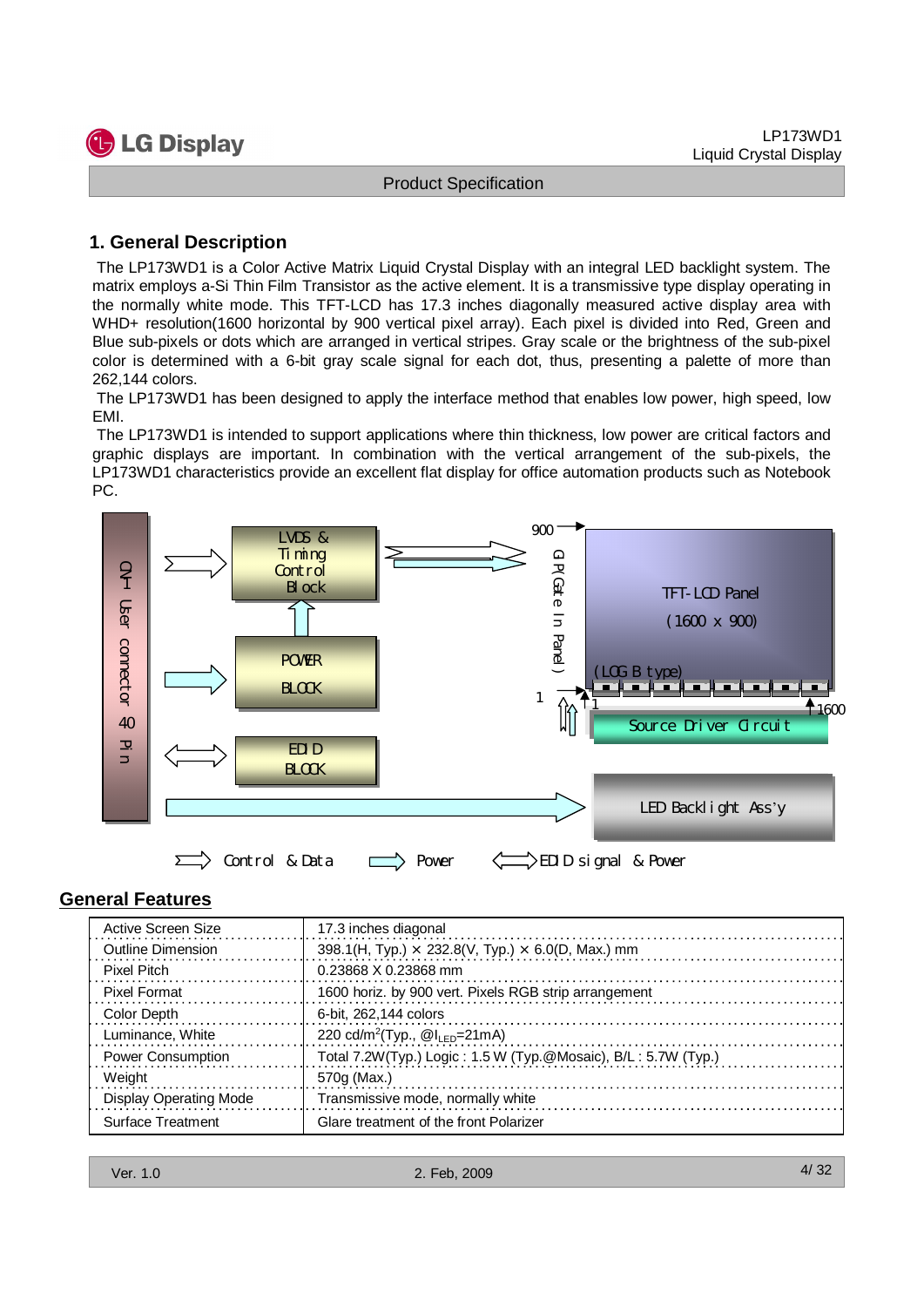

## **2. Absolute Maximum Ratings**

The following are maximum values which, if exceeded, may cause faulty operation or damage to the unit.

| Parameter                         | Symbol     |        | Values | Units | <b>Notes</b>            |
|-----------------------------------|------------|--------|--------|-------|-------------------------|
|                                   |            | Min    | Max    |       |                         |
| Power Input Voltage               | VCC.       | $-0.3$ | 4.0    | Vdc   | at $25 \pm 5^{\circ}$ C |
| <b>Operating Temperature</b>      | Тов        |        | 50     |       |                         |
| <b>Storage Temperature</b>        | Нsт        | $-20$  | 60     |       |                         |
| <b>Operating Ambient Humidity</b> | <b>HOP</b> |        | 90     | %RH   |                         |
| <b>Storage Humidity</b>           | Нsт        |        | 90     | %RH   |                         |

#### **Table 1. ABSOLUTE MAXIMUM RATINGS**

Note : 1. Temperature and relative humidity range are shown in the figure below. Wet bulb temperature should be 39°C Max, and no condensation of water.



**Dry Bulb Temperature []**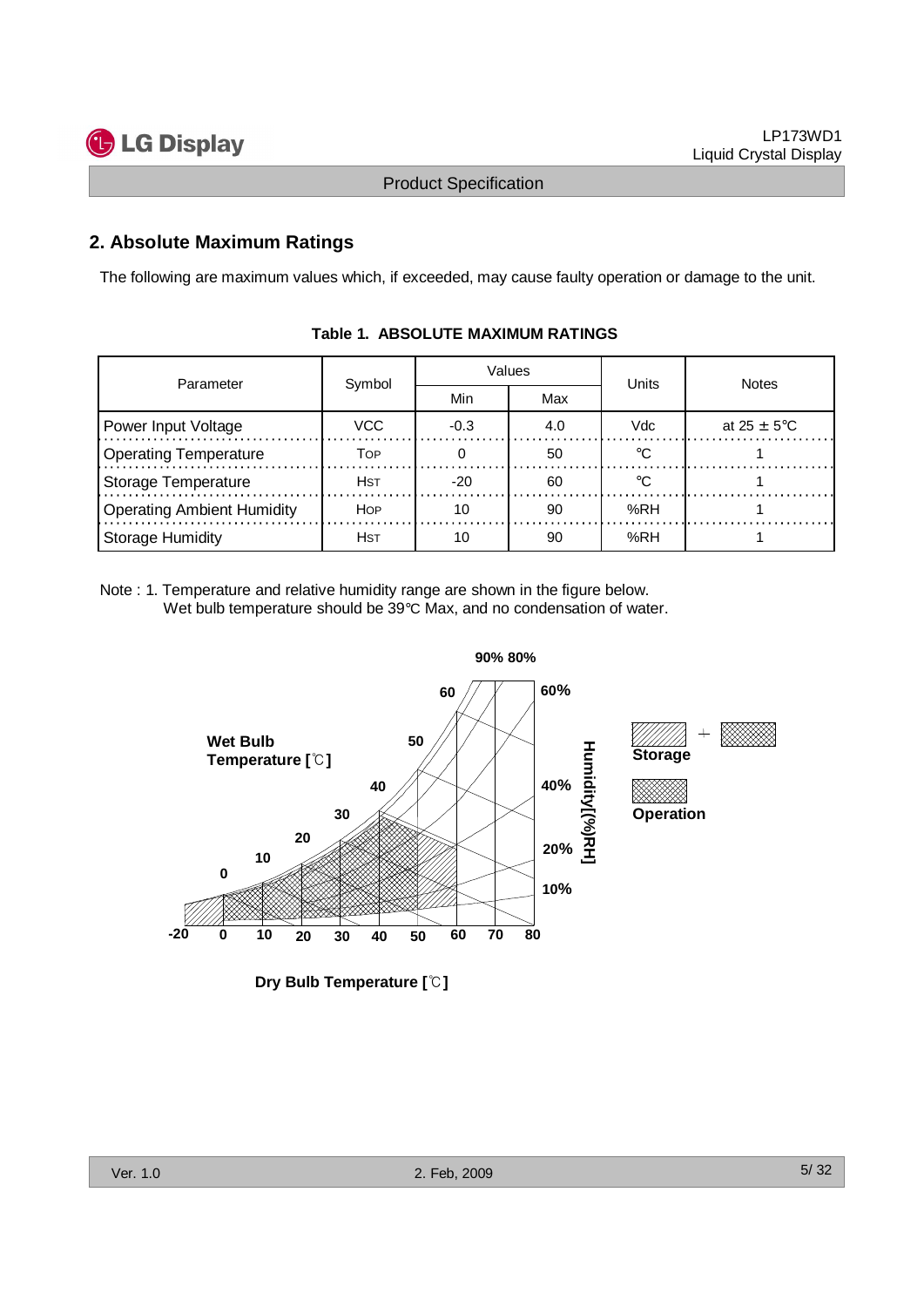#### **3. Electrical Specifications**

## **3-1. Electrical Characteristics**

| <b>3. Electrical Specifications</b><br>3-1. Electrical Characteristics<br>The LP173WD1 requires two power inputs. The first logic is employed to power the LCD electronics and to<br>drive the TFT array and liquid crystal. The second backlight is the input about LED BL with LED Driver. |                                     | <b>Product Specification</b> |                |      |          |                |
|----------------------------------------------------------------------------------------------------------------------------------------------------------------------------------------------------------------------------------------------------------------------------------------------|-------------------------------------|------------------------------|----------------|------|----------|----------------|
|                                                                                                                                                                                                                                                                                              |                                     |                              |                |      |          |                |
|                                                                                                                                                                                                                                                                                              |                                     |                              |                |      |          |                |
|                                                                                                                                                                                                                                                                                              |                                     |                              |                |      |          |                |
|                                                                                                                                                                                                                                                                                              |                                     |                              |                |      |          |                |
|                                                                                                                                                                                                                                                                                              |                                     |                              |                |      |          |                |
|                                                                                                                                                                                                                                                                                              | Table 2. ELECTRICAL CHARACTERISTICS |                              |                |      |          |                |
| Values                                                                                                                                                                                                                                                                                       |                                     |                              |                |      |          |                |
| Parameter                                                                                                                                                                                                                                                                                    | Symbol                              | Min                          | Typ<br>Max     |      | Unit     | Notes          |
| LOGIC:                                                                                                                                                                                                                                                                                       |                                     |                              |                |      |          |                |
| Power Supply Input Voltage                                                                                                                                                                                                                                                                   | Vcc                                 | 3.0                          | 3.3            | 3.6  | V        |                |
| Power Supply Input Current                                                                                                                                                                                                                                                                   | $_{\rm lcc}$                        |                              | 455            | 515  | mA       | 1              |
| Power Consumption                                                                                                                                                                                                                                                                            | Pcc                                 |                              | 1.5            | 1.7  | W        | $\mathbf{1}$   |
| Power Supply Inrush Current                                                                                                                                                                                                                                                                  | $lcc_P$                             |                              | $\overline{a}$ | 1800 | mA       |                |
| LVDS Impedance                                                                                                                                                                                                                                                                               | ZLVDS                               | 90                           | 100            | 110  | Ω        | $\overline{2}$ |
| BACKLIGHT: (with LED Driver)                                                                                                                                                                                                                                                                 |                                     |                              |                |      |          |                |
| <b>LED Power Input Voltage</b>                                                                                                                                                                                                                                                               | <b>VLED</b>                         | 7.0                          | 12.0           | 20.0 | V        |                |
| <b>LED Power Input Current</b>                                                                                                                                                                                                                                                               | <b>ILED</b>                         |                              | 21             | 25   | mA       | 3              |
| <b>LED Power Comsumption</b>                                                                                                                                                                                                                                                                 | PLED                                |                              | 5.7            | 6.0  | W        | 3              |
| <b>LED Power Inrush Current</b>                                                                                                                                                                                                                                                              | $LED_P$                             | $\blacksquare$               | $\blacksquare$ | 1800 | mA       |                |
| PWM Dimming (Duty) Ratio                                                                                                                                                                                                                                                                     |                                     | 12.5                         |                | 100  | $\%$     | $\overline{4}$ |
| <b>PWM Frequency</b>                                                                                                                                                                                                                                                                         | FPWM                                | 200                          |                | 1500 | Hz       | 5              |
|                                                                                                                                                                                                                                                                                              |                                     | 2.1                          | 3.3            | 5    | V        |                |
| PWM High Level Voltage                                                                                                                                                                                                                                                                       | $V_{\sf{PWM\_H}}$                   |                              |                |      |          |                |
| PWM Low Level Voltage                                                                                                                                                                                                                                                                        | $\rm V_{\rm PWM\_L}$                | 0                            |                | 0.8  | V        |                |
| LED_EN High Voltage                                                                                                                                                                                                                                                                          | $V_{LEDEN.H}$                       | 2.1                          | 3.3            | 5    | V        |                |
| <b>LED_EN Low Voltage</b><br>Life Time                                                                                                                                                                                                                                                       | $V_{LED\_EN\_L}$                    | 0<br>12,000                  |                | 0.8  | V<br>Hrs | 6              |

- 1. The specified Icc current and power consumption are under the Vcc =  $3.3V$ ,  $25^{\circ}$ , fv = 60Hz condition whereas Mosaic pattern is displayed and fv is the frame frequency.
- 2. This impedance value is needed to proper display and measured form LVDS Tx to the mating connector.
- 3. The specified LED current and power consumption are under the Vled =  $12.0V$ ,  $25^{\circ}$ C, Dimming of Max luminance whereas White pattern is displayed and fv is the frame frequency.
- 4. The operation of LED Driver below minimum dimming ratio may cause flikering or relaibility issue.
- 5. This Spec. is not effective at 100% dimming ratio as an exception because it has DC level equivalent to 0Hz. In spite of acceptable range as defined, the PWM Frequency should be fixed and stable for more consistent brightness control at any specific level desired.
- 6. The life time is determined as the time at which brightness of LCD is 50% compare to that of initial value at the typical LED current. These LED backlight has 6 strings on it and the typical current of LED's string is base on 21mA.

![](_page_5_Figure_18.jpeg)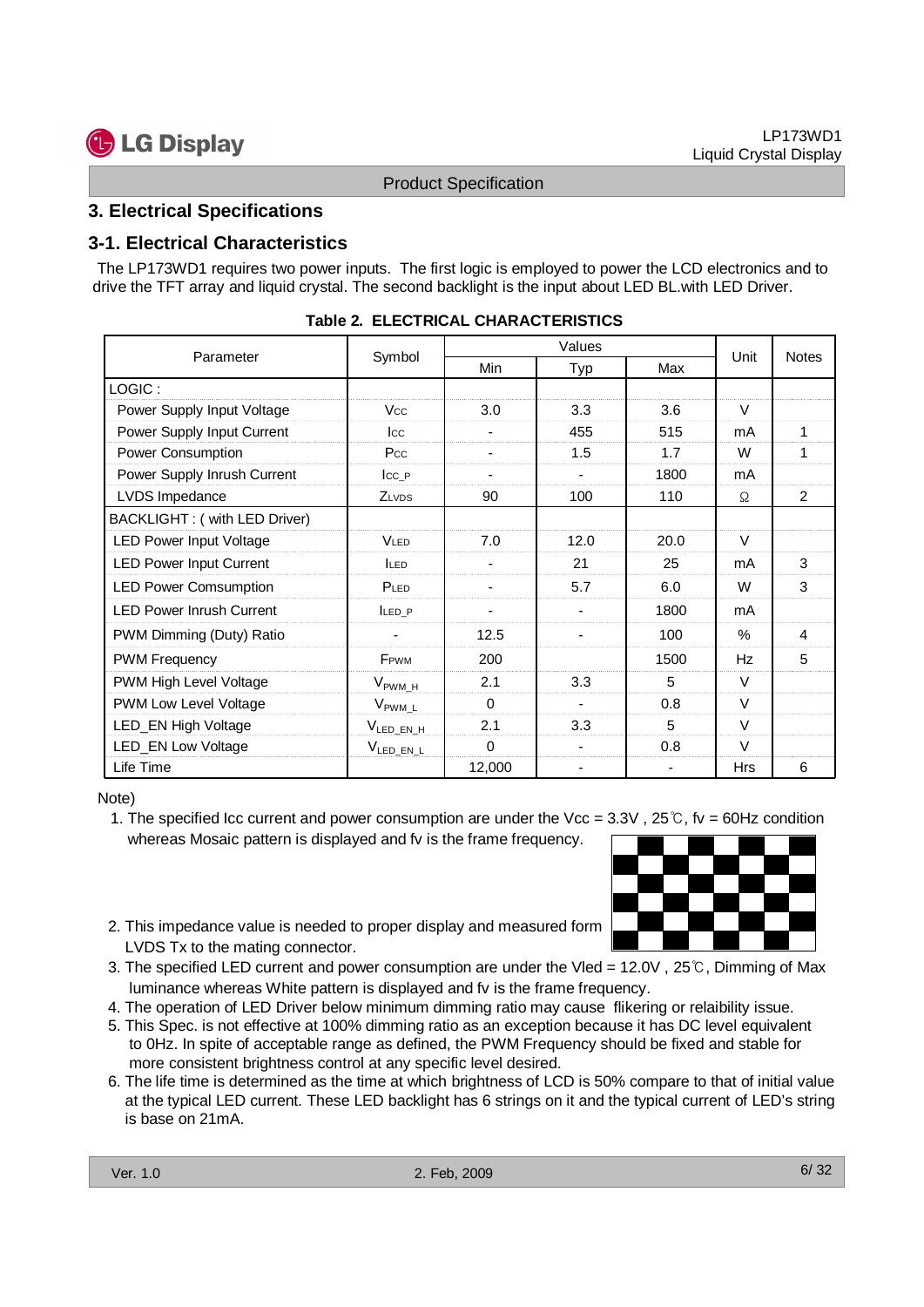![](_page_6_Picture_1.jpeg)

## **3-2. Interface Connections**

|                            | 3-2. Interface Connections | <b>Product Specification</b>                                                                                                                                                      |                                                     |  |  |  |
|----------------------------|----------------------------|-----------------------------------------------------------------------------------------------------------------------------------------------------------------------------------|-----------------------------------------------------|--|--|--|
|                            |                            |                                                                                                                                                                                   |                                                     |  |  |  |
|                            |                            |                                                                                                                                                                                   |                                                     |  |  |  |
|                            |                            | This LCD employs two interface connections, a 40 pin connector is used for the module electronics interface<br>and the other connector is used for the integral backlight system. |                                                     |  |  |  |
|                            |                            | The electronics interface connector is a model UJU 20455-040E manufactured by UJU.                                                                                                |                                                     |  |  |  |
|                            |                            | Table 3. MODULE CONNECTOR PIN CONFIGURATION (CN1)                                                                                                                                 |                                                     |  |  |  |
| Pin                        | Symbol                     | Description                                                                                                                                                                       | Notes                                               |  |  |  |
| $\overline{1}$             | <b>NC</b>                  | No Connection.                                                                                                                                                                    |                                                     |  |  |  |
| 2                          | VDD                        | Power Supply (3.3V typ.)                                                                                                                                                          | [Interface Chip]<br>$1.$ LCD:                       |  |  |  |
| 3                          | <b>VDD</b>                 | Power Supply (3.3V typ.)                                                                                                                                                          | SW, SW0617(LCD Controller)                          |  |  |  |
| $\overline{4}$             | $V_{EDID}$                 | DDC 3.3V power                                                                                                                                                                    | Including LVDS Receiver.                            |  |  |  |
| 5                          | <b>NC</b>                  | No Connection.                                                                                                                                                                    | 2. System: SiWLVDSRx or equivalent                  |  |  |  |
| 6                          | CLK <sub>EDID</sub>        | DDC clock / SMBus clock                                                                                                                                                           | * Pin to Pin compatible with LVDS                   |  |  |  |
| $\overline{7}$             | DATA <sub>EDID</sub>       | DDC data / SMBus data                                                                                                                                                             | [Connector]                                         |  |  |  |
| 8<br>9                     | Odd_Rin0-<br>Odd_Rin0+     | - LVDS differential data input (R0-R5,G0)<br>+ LVDS differential data input (R0-R5,G0)                                                                                            | UJU 20455-040E or equivalent                        |  |  |  |
| 10                         | VSS                        | Ground                                                                                                                                                                            | [Mating Connector]                                  |  |  |  |
| 11                         | Odd_Rin1-                  | - LVDS differential data input (G1-G5,B0-B1)                                                                                                                                      | 20345-#40E-## series                                |  |  |  |
| 12<br>.                    | $Odd_Rin1+$                | + LVDS differential data input (G1-G5,B0-B1)                                                                                                                                      | or equivalent                                       |  |  |  |
| 13                         | <b>VSS</b>                 | Ground                                                                                                                                                                            |                                                     |  |  |  |
| 14                         | Odd_Rin2-                  | - LVDS differential data input (B2-B5,HS,VS,DE)                                                                                                                                   | [Connector pin arrangement]                         |  |  |  |
| 15<br>$\cdots$<br>16       | Odd_Rin2+<br>VSS.          | + LVDS differential data input (B2-B5,HS,VS,DE)<br>Ground                                                                                                                         |                                                     |  |  |  |
| $\sim$ $\sim$ $\sim$<br>17 | Odd_CIkIN-                 | - LVDS differential clock input                                                                                                                                                   |                                                     |  |  |  |
| $\cdots$<br>18             | Odd_CIkIN+                 | + LVDS differential clock input                                                                                                                                                   |                                                     |  |  |  |
| 19                         | NC                         | No Connection                                                                                                                                                                     | 40                                                  |  |  |  |
| 20                         | Even Rin0-                 | - LVDS differential data input (R0-R5,G0)                                                                                                                                         | CL<br>Communications (CL)<br>CL<br>$\frac{\pi}{10}$ |  |  |  |
| .21.                       | Even Rin0+                 | + LVDS differential data input (R0-R5,G0)                                                                                                                                         |                                                     |  |  |  |
| 22<br>$\sim$ 10 $\pm$      | VSS<br>Even Rin1-          | Ground<br>- LVDS differential data input (G1-G5,B0-B1)                                                                                                                            |                                                     |  |  |  |
| $^{23}$<br>24              | Even Rin1+                 | + LVDS differential data input (G1-G5,B0-B1)                                                                                                                                      |                                                     |  |  |  |
| 25                         | VSS                        | Ground                                                                                                                                                                            |                                                     |  |  |  |
| 26                         | Even Rin2-                 | - LVDS differential data input (B2-B5,HS,VS,DE)                                                                                                                                   |                                                     |  |  |  |
| $^{27}$                    | Even Rin2+                 | + LVDS differential data input (B2-B5,HS,VS,DE)                                                                                                                                   |                                                     |  |  |  |
| $^{28}$                    | VSS                        | Ground                                                                                                                                                                            |                                                     |  |  |  |
| 29                         | Even CIkIN-                | - LVDS differential clock input                                                                                                                                                   |                                                     |  |  |  |
| 30                         | Even CIkIN+<br>VBL-        | + LVDS differential clock input<br>LED power return                                                                                                                               |                                                     |  |  |  |
| 31<br>32                   | VBL-                       | LED power return                                                                                                                                                                  |                                                     |  |  |  |
|                            | VBL-                       | LED power return                                                                                                                                                                  |                                                     |  |  |  |
| 33                         | $\sf NC$                   | No Connection.                                                                                                                                                                    |                                                     |  |  |  |
| 34                         |                            |                                                                                                                                                                                   |                                                     |  |  |  |
| $\sim$ $\sim$<br>35        | <b>BLIM</b>                | PWM for luminance control                                                                                                                                                         |                                                     |  |  |  |
| 36                         | BL_EN                      | BL On/Off                                                                                                                                                                         |                                                     |  |  |  |
| 37                         | ΝC                         | No Connection.                                                                                                                                                                    |                                                     |  |  |  |
| 38<br>39                   | VBL+<br>VBL+               | 7V-20V LED power<br>7V-20V LED power                                                                                                                                              |                                                     |  |  |  |

#### **Table 3. MODULE CONNECTOR PIN CONFIGURATION (CN1)**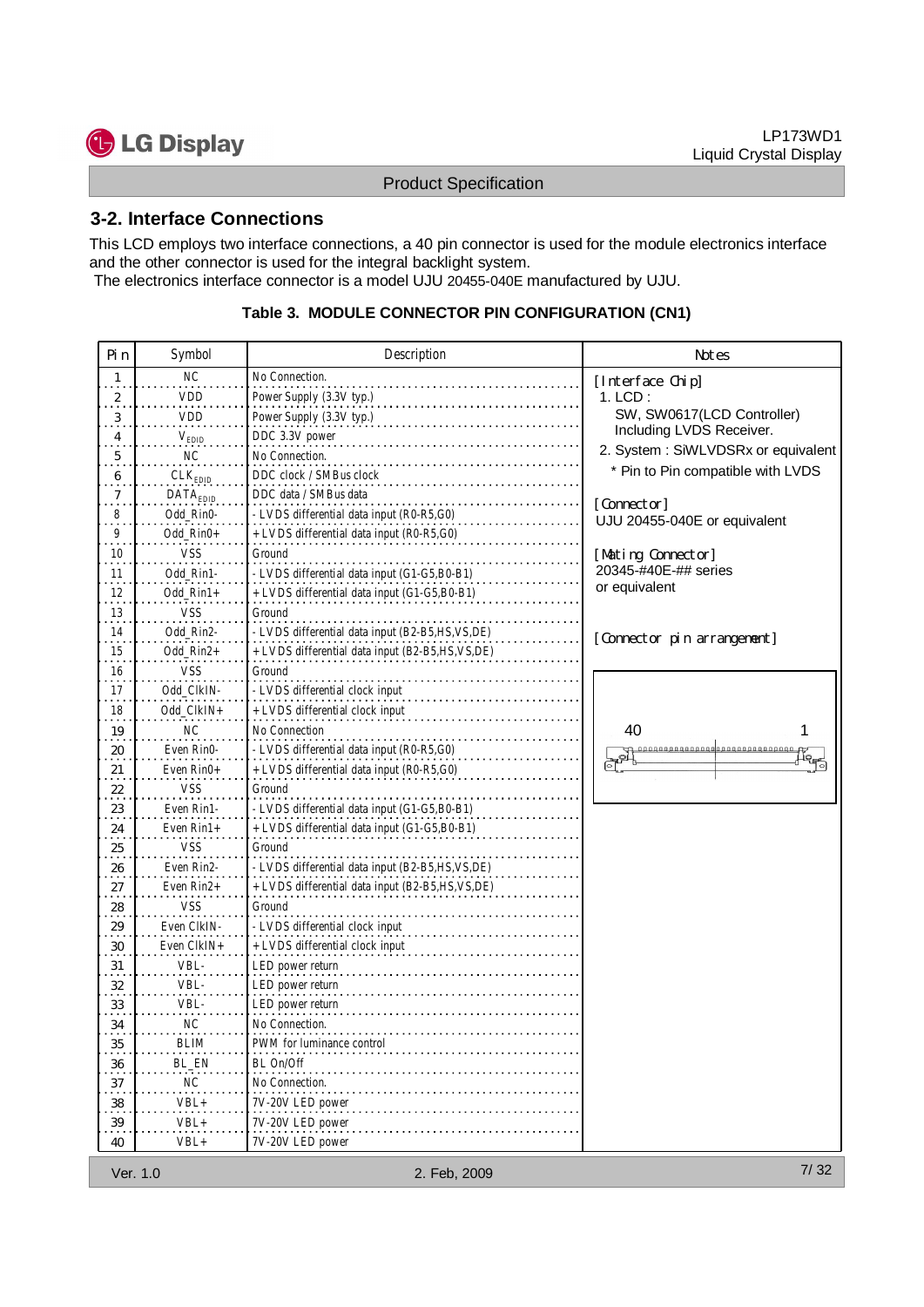![](_page_7_Picture_0.jpeg)

## **3-3. LVDS Signal Timing Specifications**

## **3-3-1. DC Specification**

![](_page_7_Figure_5.jpeg)

| Description                      | Symb<br>0l        | Min | Max | Unit | <b>Notes</b> |
|----------------------------------|-------------------|-----|-----|------|--------------|
| <b>LVDS Differential Voltage</b> | $ V_{ID} $        | 100 | 600 | mV   |              |
| LVDS Common mode Voltage         | $V^{\text{CM}}$   | 0.6 | 1.8 |      | -            |
| LVDS Input Voltage Range         | $V_{\mathsf{IN}}$ | 0.3 | 2.1 |      |              |

## **3-3-2. AC Specification**

|                                                                                                                | <b>Product Specification</b>   |                           |         |                  | Liquid Crystal Display       |
|----------------------------------------------------------------------------------------------------------------|--------------------------------|---------------------------|---------|------------------|------------------------------|
| 3-3. LVDS Signal Timing Specifications                                                                         |                                |                           |         |                  |                              |
| 3-3-1. DC Specification                                                                                        |                                |                           |         |                  |                              |
|                                                                                                                |                                |                           |         |                  |                              |
| $\left  \blacksquare_{\blacksquare} \right $                                                                   |                                |                           |         |                  |                              |
| /   V <sub>IP</sub>   =   <mark>(LVDS+)</mark> – (LVD <b>S-) </b><br># V <sub>CM</sub> = {(LVDS+) + (LVDS-)}/2 |                                |                           |         |                  |                              |
| Description                                                                                                    | Symb<br>ol                     | Min                       | Max     | Unit             | <b>Notes</b>                 |
| <b>LVDS Differential Voltage</b>                                                                               | $ V_{ID} $                     | 100                       | 600     | mV               | $\blacksquare$               |
| LVDS Common mode Voltage                                                                                       | $V^{\text{CM}}$                | 0.6                       | 1.8     | $\vee$           |                              |
| LVDS Input Voltage Range                                                                                       | $\mathsf{V}_{\mathsf{IN}}$     | 0.3                       | 2.1     | $\mathsf{V}$     |                              |
| 3-3-2. AC Specification<br>гŧ                                                                                  | <b>لـــه 1 - سا</b>            | $\mathbf{R}_{\text{int}}$ |         |                  |                              |
|                                                                                                                |                                |                           |         |                  |                              |
| Description                                                                                                    | Symbol                         | Min                       | Max     | Unit             | <b>Notes</b>                 |
|                                                                                                                | $\mathfrak{t}_{\mathsf{SKEW}}$ | $-400$                    | $+400$  | ps               | 85MHz > Fclk $\geq$<br>65MHz |
| LVDS Clock to Data Skew Margin                                                                                 | t <sub>SKEW</sub>              | $-600$                    | $+600$  | ps               | 65MHz > Fclk $\geq$<br>25MHz |
| LVDS Clock to Clock Skew Margin (Even<br>to Odd)                                                               | $\mathfrak{t}_{\rm SKEW\_EO}$  | $-1/7$                    | $+1/7$  | $T_{\text{clk}}$ |                              |
| Maximum deviation<br>of input clock frequency during SSC                                                       | $F_{DEV}$                      | $\blacksquare$            | $\pm$ 3 | $\%$             | $\blacksquare$               |
| Maximum modulation frequency<br>of input clock during SSC                                                      | $\mathsf{F}_{\mathsf{MOD}}$    | $\blacksquare$            | 200     | KHz              | $\blacksquare$               |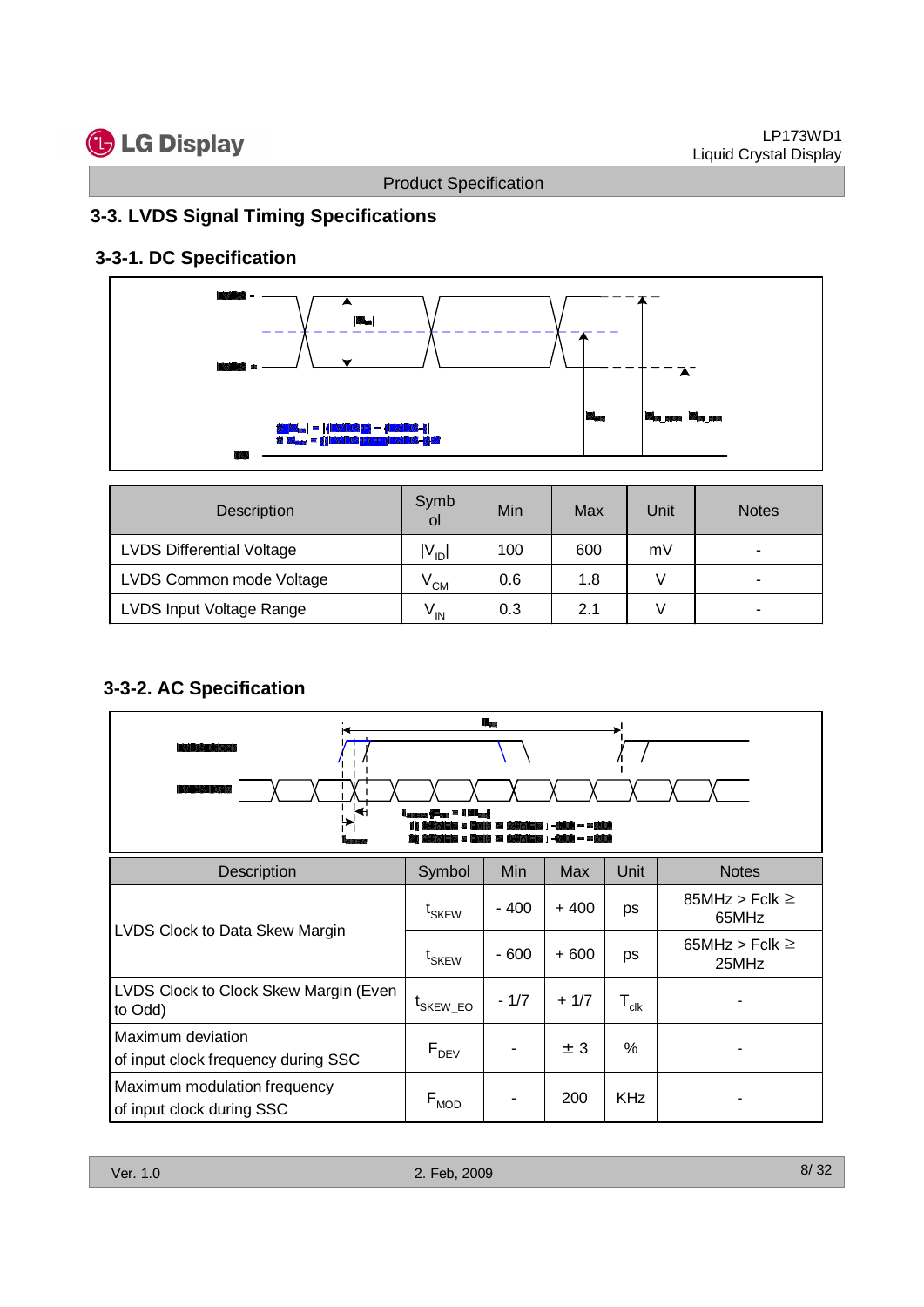![](_page_8_Picture_0.jpeg)

#### LP173WD1 Liquid Crystal Display

## Product Specification

![](_page_8_Figure_3.jpeg)

< Clock skew margin between channel >

![](_page_8_Figure_5.jpeg)

## **3-3-3. Data Format**

< Spread Spectrum >

![](_page_8_Figure_8.jpeg)

< LVDS Data Format >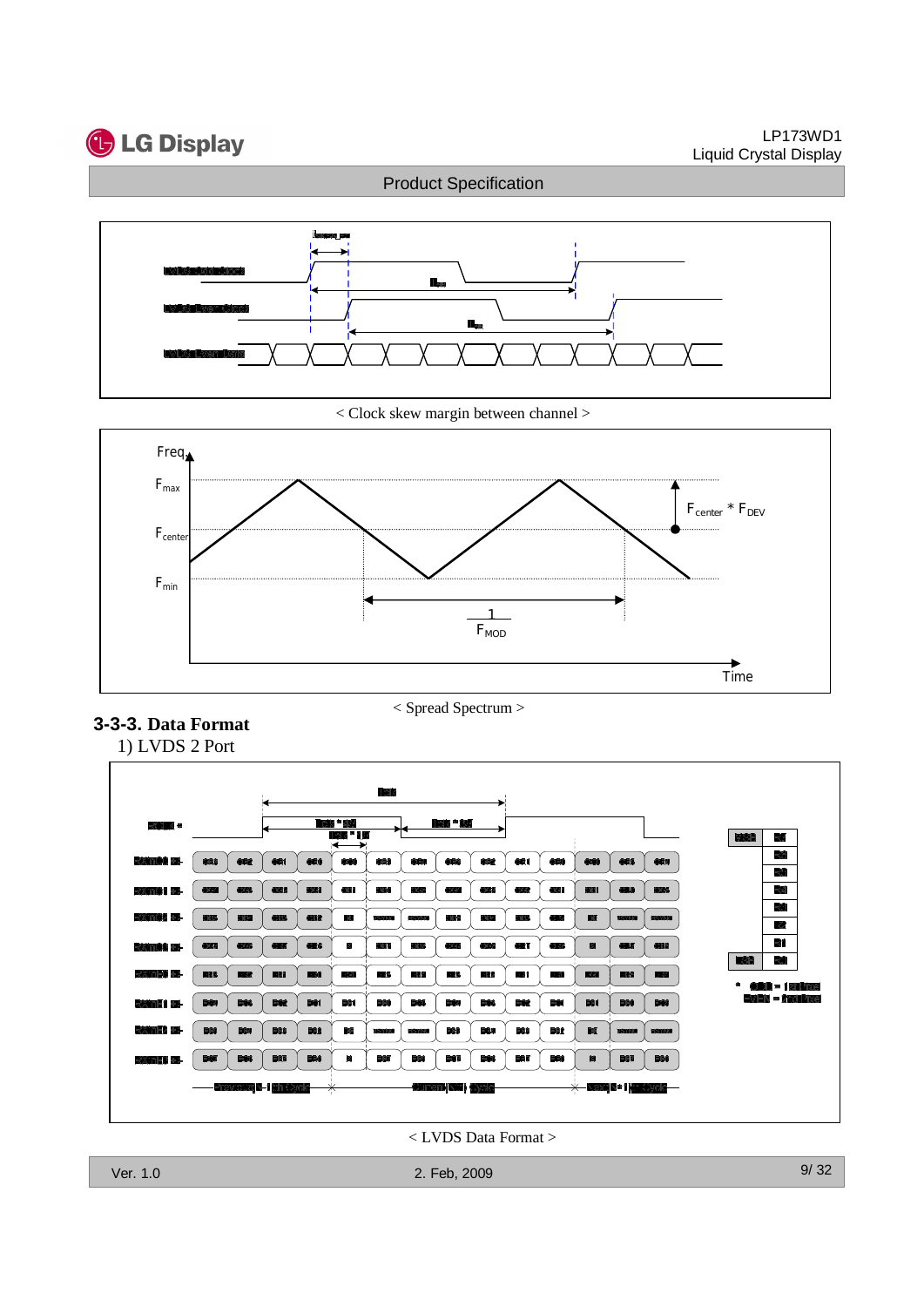![](_page_9_Picture_0.jpeg)

## **3-4. Signal Timing Specifications**

| <b>Product Specification</b><br>3-4. Signal Timing Specifications<br>This is the signal timing required at the input of the User connector. All of the interface signal timing should be<br>satisfied with the following specifications and specifications of LVDS Tx/Rx for its proper operation.<br><b>Table 5. TIMING TABLE</b> |        |
|------------------------------------------------------------------------------------------------------------------------------------------------------------------------------------------------------------------------------------------------------------------------------------------------------------------------------------|--------|
|                                                                                                                                                                                                                                                                                                                                    |        |
|                                                                                                                                                                                                                                                                                                                                    |        |
| I TEM<br>Symbol<br>Max.<br>Uni t<br>Min.<br>Typ.                                                                                                                                                                                                                                                                                   | Note   |
| $\mathsf{f}_{\texttt{CLK}}$<br><b>DCLK</b><br>48.875<br>50.375<br>Frequency<br>47.375<br>MHz                                                                                                                                                                                                                                       | 2 Port |
| Period<br>892<br>868<br>908<br>$t_{HP}$                                                                                                                                                                                                                                                                                            |        |
| Width<br>tCLK<br>Hsync<br>20<br>24<br>32<br>$t_{WH}$                                                                                                                                                                                                                                                                               | 2 Port |
| Width-Active<br>800<br>800<br>800<br>tw <sub>HA</sub>                                                                                                                                                                                                                                                                              |        |
| Period<br>907<br>912<br>926<br>$t_{\rm VP}$                                                                                                                                                                                                                                                                                        |        |
| Vsync<br>Width<br>$\mathfrak{Z}$<br>tHP<br>$\overline{2}$<br>5<br>$\texttt{t}_{\texttt{WV}}$                                                                                                                                                                                                                                       |        |
| Width-Active<br>900<br>900<br>900<br>tw <sub>VA</sub>                                                                                                                                                                                                                                                                              |        |
| Horizontal back porch<br>32<br>44<br>48<br>$t_{HBP}$                                                                                                                                                                                                                                                                               |        |
| tCLK<br>Horizontal front porch<br>$t_{\rm HFP}$<br>16<br>24<br>28<br>Data                                                                                                                                                                                                                                                          | 2 Port |
| Enabl e<br>Vertical back porch<br>$\overline{7}$<br>15<br>$\overline{4}$<br>$t_{VBP}$                                                                                                                                                                                                                                              |        |
| tHP<br>Vertical front porch<br>$\overline{2}$<br>$\boldsymbol{6}$<br>$\mathbf{1}$<br>$t_{\rm VFP}$                                                                                                                                                                                                                                 |        |

#### **Table 5. TIMING TABLE**

## **3-5. Signal Timing Waveforms** Condition : V<sub>CC</sub> =3.3V

![](_page_9_Figure_8.jpeg)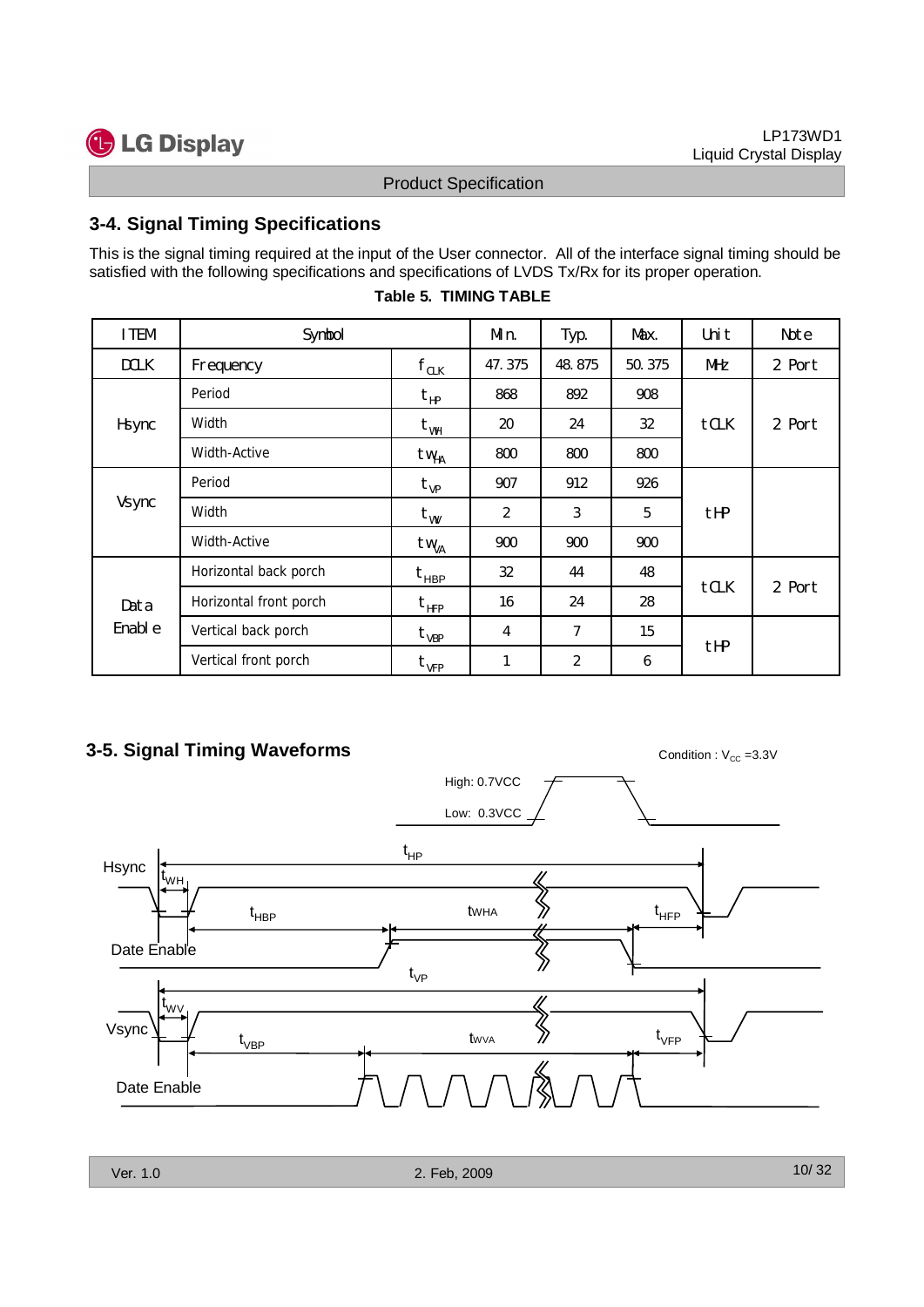![](_page_10_Picture_1.jpeg)

## **3-6. Color Input Data Reference**

| versus data input. | 3-6. Color Input Data Reference<br>The brightness of each primary color (red, green and blue) is based on the 6-bit gray scale data input for the<br>color ; the higher the binary input, the brighter the color. The table below provides a reference for color |              |             |             |             |             |                |             |                                                    |                      |              |                |           |                   |          |             |             |          |                         |
|--------------------|------------------------------------------------------------------------------------------------------------------------------------------------------------------------------------------------------------------------------------------------------------------|--------------|-------------|-------------|-------------|-------------|----------------|-------------|----------------------------------------------------|----------------------|--------------|----------------|-----------|-------------------|----------|-------------|-------------|----------|-------------------------|
|                    |                                                                                                                                                                                                                                                                  |              |             |             |             |             |                |             | <b>Product Specification</b>                       |                      |              |                |           |                   |          |             |             |          |                         |
|                    |                                                                                                                                                                                                                                                                  |              |             |             |             |             |                |             |                                                    |                      |              |                |           |                   |          |             |             |          |                         |
|                    |                                                                                                                                                                                                                                                                  |              |             |             |             |             |                |             |                                                    |                      |              |                |           |                   |          |             |             |          |                         |
|                    |                                                                                                                                                                                                                                                                  |              |             |             |             |             |                |             |                                                    |                      |              |                |           |                   |          |             |             |          |                         |
|                    |                                                                                                                                                                                                                                                                  |              |             |             |             |             |                |             |                                                    |                      |              |                |           |                   |          |             |             |          |                         |
|                    |                                                                                                                                                                                                                                                                  |              |             |             |             |             |                |             | Table 6. COLOR DATA REFERENCE                      |                      |              |                |           |                   |          |             |             |          |                         |
|                    |                                                                                                                                                                                                                                                                  |              |             |             |             |             |                |             |                                                    | Input Color Data     |              |                |           |                   |          |             |             |          |                         |
|                    | Color                                                                                                                                                                                                                                                            |              |             | <b>RED</b>  |             |             |                |             |                                                    | <b>GREEN</b>         |              |                |           |                   |          |             | <b>BLUE</b> |          |                         |
|                    |                                                                                                                                                                                                                                                                  | <b>MSB</b>   |             |             |             |             |                | LSB   MSB   | R5 R4 R3 R2 R1 R0 G5 G4 G3 G2 G1 G0 B5 B4 B3 B2 B1 |                      |              |                |           | LSB MSB           |          |             |             |          | <b>LSB</b><br><b>B0</b> |
|                    | <b>Black</b>                                                                                                                                                                                                                                                     | $\mathbf 0$  | $\Omega$    | U           |             |             | 0              | $\Omega$    |                                                    |                      |              | 0              | 0         |                   | U        | $\Omega$    | 0           | 0        | 0                       |
| <b>Basic</b>       | Red                                                                                                                                                                                                                                                              |              |             |             |             |             |                | $\Omega$    |                                                    | n                    | ŋ            | 0              | O         |                   |          |             | 0           | 0        | 0                       |
|                    | Green                                                                                                                                                                                                                                                            | 0            |             |             |             |             | 0              |             |                                                    |                      |              |                |           |                   |          |             |             | ∩        | 0                       |
|                    | .<br><b>Blue</b>                                                                                                                                                                                                                                                 | 0            |             | 0           |             | 0           | 0              | 0           |                                                    | O                    |              | 0              | 0         |                   |          |             |             |          |                         |
| Color              | Cyan                                                                                                                                                                                                                                                             | $\mathbf 0$  | $\mathbf 0$ | 0           | $\mathbf 0$ | $\mathbf 0$ |                | $0$   1     | $\mathbf 1$                                        | $\mathbf{1}$         | $\mathbf{1}$ | $\overline{1}$ |           | 111               | 1        | $\mathbf 1$ | 1           | -1       | $\mathbf{1}$            |
|                    | Magenta                                                                                                                                                                                                                                                          |              |             |             |             |             |                | $\Omega$    |                                                    | $\Omega$             |              | $\Omega$       |           | 011               |          |             |             |          | 1                       |
|                    | Yellow<br>.                                                                                                                                                                                                                                                      |              |             |             |             |             |                |             |                                                    |                      |              |                |           |                   |          |             |             |          | 0                       |
|                    | White                                                                                                                                                                                                                                                            |              |             |             |             |             | 1              |             |                                                    |                      |              | -1             |           |                   |          | -1          |             |          | 1                       |
|                    | RED (00)                                                                                                                                                                                                                                                         | $\mathbf 0$  | $\Omega$    | U           |             |             | $\Omega$       | $\mathbf 0$ |                                                    |                      |              | $\Omega$       |           |                   | U        |             | $\Omega$    | $\Omega$ | 0                       |
|                    | RED (01)                                                                                                                                                                                                                                                         | $\Omega$     |             | O           |             |             | 1              | $\mathbf 0$ |                                                    | $\Omega$             |              | $\Omega$       | $\Omega$  | l O               | $\Omega$ |             | O           | U        | 0                       |
| <b>RED</b>         | .                                                                                                                                                                                                                                                                |              |             | $\cdots$    |             |             |                |             |                                                    | $\cdots$             |              |                |           |                   |          | $\cdots$    |             |          |                         |
|                    | <b>RED (62)</b>                                                                                                                                                                                                                                                  |              |             |             |             |             | 0              | 0           |                                                    |                      |              | 0              |           |                   |          |             |             |          | 0                       |
|                    | RED (63)                                                                                                                                                                                                                                                         |              |             |             |             |             |                | 1 0         | 0                                                  | 0                    | 0            | 0              |           | 010               | 0        | 0           | 0           | 0        | 0                       |
|                    | <b>GREEN (00)</b>                                                                                                                                                                                                                                                | $\Omega$     | $\Omega$    |             | $\Omega$    | $\Omega$    | 0              | l 0         | $\Omega$                                           | $\Omega$<br>$\Omega$ | 0<br>U       | $\Omega$       |           | 0 I Q<br>$\Omega$ | $\Omega$ | 0           | $\mathbf 0$ | $\Omega$ | 0                       |
| GREEN              | <b>GREEN (01)</b>                                                                                                                                                                                                                                                | $\Omega$     | $\Omega$    | 0           |             |             |                | 0 0         |                                                    |                      |              | $\Omega$       |           |                   | $\Omega$ |             | 0           | $\Omega$ | 0                       |
|                    | .<br><b>GREEN (62)</b>                                                                                                                                                                                                                                           |              | 0           | $\cdots$    |             |             | 0              |             |                                                    | $\cdots$             |              |                |           |                   |          | $\cdots$    | O           |          | 0                       |
|                    | <b>GREEN (63)</b>                                                                                                                                                                                                                                                | $\mathbf{0}$ | $\mathbf 0$ | 0           | 0           | 0           | $\overline{0}$ | -1          |                                                    | 1                    | -1           | -1             | 1         | l 0               | 0        | 0           | 0           | 0        | 0                       |
|                    | <b>BLUE (00)</b>                                                                                                                                                                                                                                                 | $\mathbf 0$  | $\mathbf 0$ | $\mathbf 0$ | $\mathbf 0$ | $\mathbf 0$ |                | 0 0         |                                                    | $\Omega$             | $\Omega$     | $\Omega$       | $0 \cdot$ | l 0               | $\Omega$ | $\mathbf 0$ | $\mathbf 0$ | $\Omega$ | $\mathbf 0$             |
|                    |                                                                                                                                                                                                                                                                  | 0            |             | 0           |             |             | 0              |             |                                                    |                      |              | $\Omega$       |           | 010               | $\Omega$ |             | O           | O        |                         |
|                    |                                                                                                                                                                                                                                                                  |              |             |             |             |             |                | $\mathbf 0$ | $\Omega$                                           | $\Omega$             |              |                |           |                   |          |             |             |          |                         |
| <b>BLUE</b>        | <b>BLUE (01)</b>                                                                                                                                                                                                                                                 |              |             | $\ldots$    |             |             |                |             |                                                    | $\cdots$             |              |                |           |                   |          |             |             |          |                         |
|                    | $\mathbb{R}$<br><b>BLUE (62)</b>                                                                                                                                                                                                                                 |              |             |             |             | 0           | 0              | 0           |                                                    | 0                    |              | 0              | 0         |                   |          |             |             |          | 0<br>.                  |

**Table 6. COLOR DATA REFERENCE**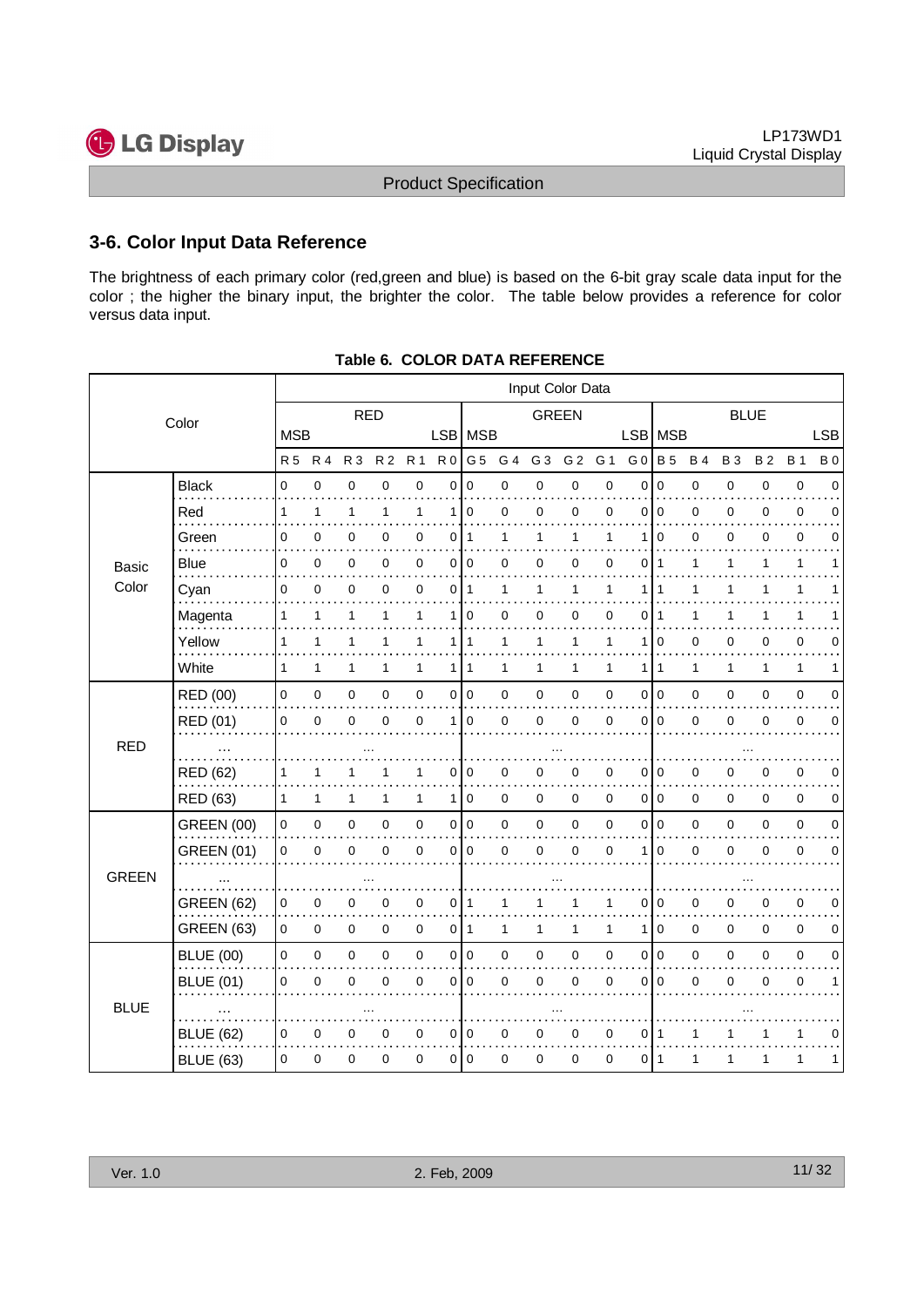![](_page_11_Picture_0.jpeg)

#### LP173WD1 Liquid Crystal Display

Product Specification

![](_page_11_Figure_3.jpeg)

#### **Table 6. POWER SEQUENCE TABLE**

|                |      | Value                    |                          | Units |
|----------------|------|--------------------------|--------------------------|-------|
| Parameter      | Min. | Typ.                     | Max.                     |       |
| $T_1$          | 0.5  | -                        | 10                       | ms    |
| T <sub>2</sub> | 0    | -                        | 50                       | ms    |
| $T_3$          | 200  | -                        | $\overline{\phantom{a}}$ | ms    |
| T <sub>4</sub> | 200  | ۰                        |                          | ms    |
| $T_5$          | 0    | ٠                        | 50                       | ms    |
| $T_6$          | 3    | $\overline{\phantom{a}}$ | 10                       | ms    |
| T <sub>7</sub> | 400  |                          |                          | ms    |
| $T_8$          | 50   |                          | 100                      | ms    |
| $T_9$          | 0    | -                        | 100                      | ms    |
| $T_{10}$       | 0    | $\overline{\phantom{a}}$ | 100                      | ms    |
| $T_{11}$       | 50   |                          | 100                      | ms    |

#### Note)

1. Valid Data is Data to meet "3-3. LVDS Signal Timing Specifications"

2. Please avoid floating state of interface signal at invalid period.

3. When the interface signal is invalid, be sure to pull down the power supply for LCD VCC to 0V.

4. LED power must be turn on after power supply for LCD and interface signal are valid.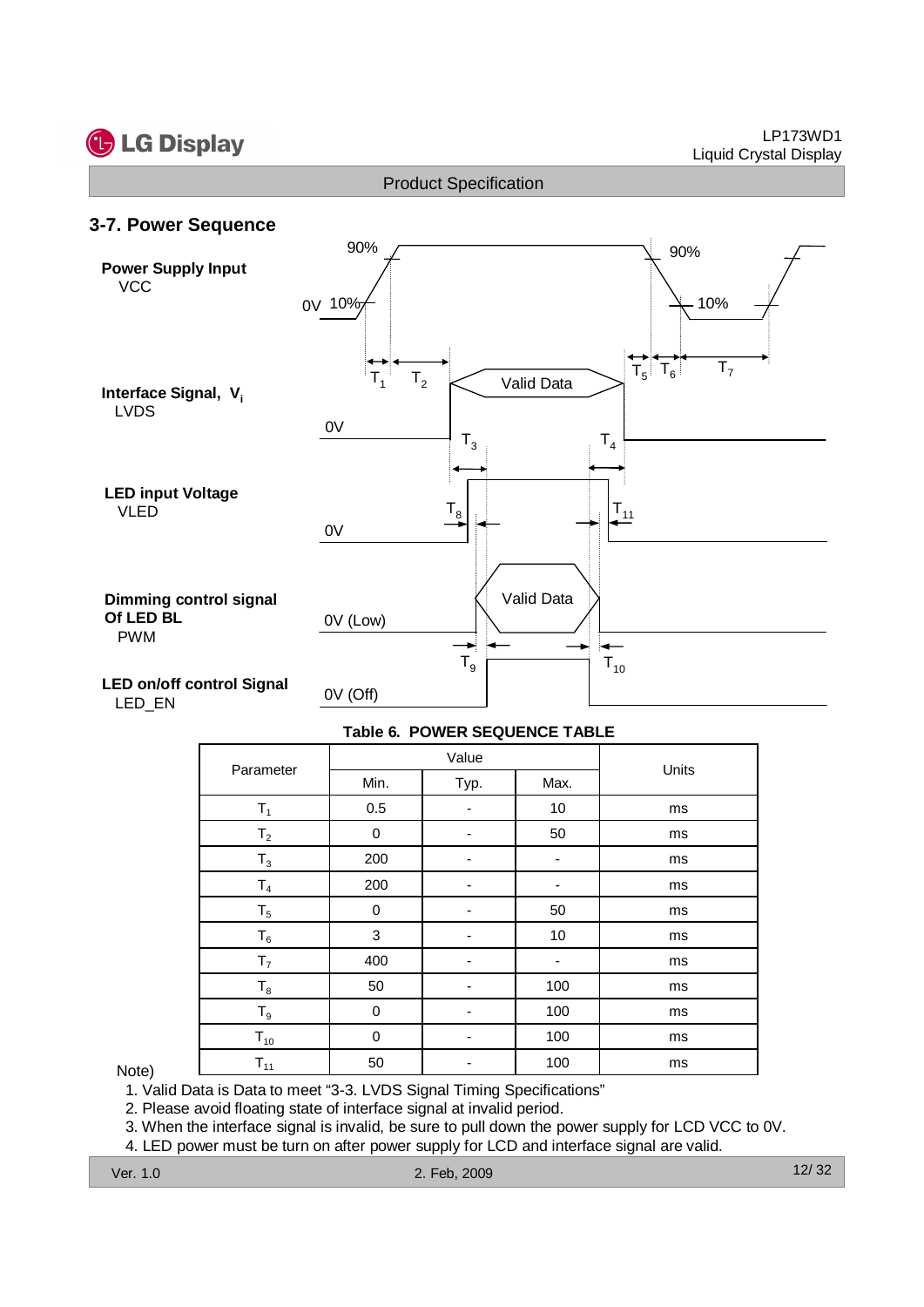## **4. Optical Specification**

![](_page_12_Figure_6.jpeg)

#### **FIG. 1 Optical Characteristic Measurement Equipment and Method**

| <b>G</b> LG Display                             |                                  |                              |                                                                |       |                   | LP173WD1<br><b>Liquid Crystal Display</b>                            |
|-------------------------------------------------|----------------------------------|------------------------------|----------------------------------------------------------------|-------|-------------------|----------------------------------------------------------------------|
|                                                 |                                  | <b>Product Specification</b> |                                                                |       |                   |                                                                      |
| <b>4. Optical Specification</b>                 |                                  |                              |                                                                |       |                   |                                                                      |
| Optical Stage(x,y)                              | <b>LCD Module</b><br>$1^{\circ}$ |                              | FIG. 1 Optical Characteristic Measurement Equipment and Method |       | <b>Equipment</b>  |                                                                      |
|                                                 |                                  | $500mm \pm 50mm$             |                                                                |       |                   |                                                                      |
| <b>Table 8. OPTICAL CHARACTERISTICS</b>         |                                  |                              |                                                                |       |                   | Ta=25°C, VCC=3.3V, fv=60Hz, f <sub>CLK</sub> = 97.75MHz, ILED =22 mA |
| Parameter                                       | Symbol                           |                              | Values                                                         |       | Units             | Notes                                                                |
|                                                 |                                  | Min                          | Typ<br>600                                                     | Max   |                   | $\mathbf{1}$                                                         |
| Contrast Ratio                                  | CR                               | 400                          |                                                                |       |                   |                                                                      |
| Surface Luminance, white<br>Luminance Variation | $L_{WH}$                         | 190                          | 220                                                            | 1.6   | cd/m <sup>2</sup> | $\frac{2}{\cdot}$                                                    |
|                                                 | $\delta$ white                   |                              | 1.4                                                            | 16    | ms                | $\overline{\mathbf{3}}$<br>4                                         |
| Response Time                                   | $Tr_R$ , $Tr_D$                  |                              | $\overline{8}$                                                 |       |                   |                                                                      |
| <b>Color Coordinates</b>                        |                                  |                              |                                                                |       |                   |                                                                      |
| <b>RED</b>                                      | <b>RX</b>                        | 0.586                        | 0.616                                                          | 0.646 |                   |                                                                      |
|                                                 | <b>RY</b>                        | 0.316                        | 0.346                                                          | 0.376 |                   |                                                                      |
| <b>GREEN</b>                                    | GX                               | 0.285                        | 0.315                                                          | 0.345 |                   |                                                                      |
|                                                 | GY                               | 0.572                        | 0.602                                                          | 0.632 |                   |                                                                      |
| <b>BLUE</b>                                     | BX                               | 0.122                        | 0.152                                                          | 0.182 |                   |                                                                      |
|                                                 | BY                               | 0.080                        | 0.110                                                          | 0.140 |                   |                                                                      |
|                                                 |                                  |                              |                                                                |       |                   |                                                                      |
| WHITE                                           | WX                               | 0.283                        | 0.313                                                          | 0.343 |                   |                                                                      |
|                                                 | <b>WY</b>                        | 0.299                        | 0.329                                                          | 0.359 |                   |                                                                      |
| <b>Viewing Angle</b>                            |                                  |                              |                                                                |       |                   | 5                                                                    |
| x axis, right( $\Phi$ =0°)                      | $\Theta$ r                       | 40                           |                                                                |       | degree            |                                                                      |
| x axis, left ( $\Phi$ =180°)                    | $\Theta$                         | 40                           |                                                                |       | degree            |                                                                      |
|                                                 | $\Theta$ u                       | 10                           |                                                                |       | degree            |                                                                      |
| y axis, up ( $\Phi$ =90°)                       |                                  |                              |                                                                |       |                   |                                                                      |
| y axis, down ( $\Phi$ =270°)                    | $\Theta$ d                       | 30                           |                                                                |       | degree            |                                                                      |
| Gray Scale<br>Color Gamut                       | C/G                              | $\blacksquare$               | 60                                                             |       | %                 | 6                                                                    |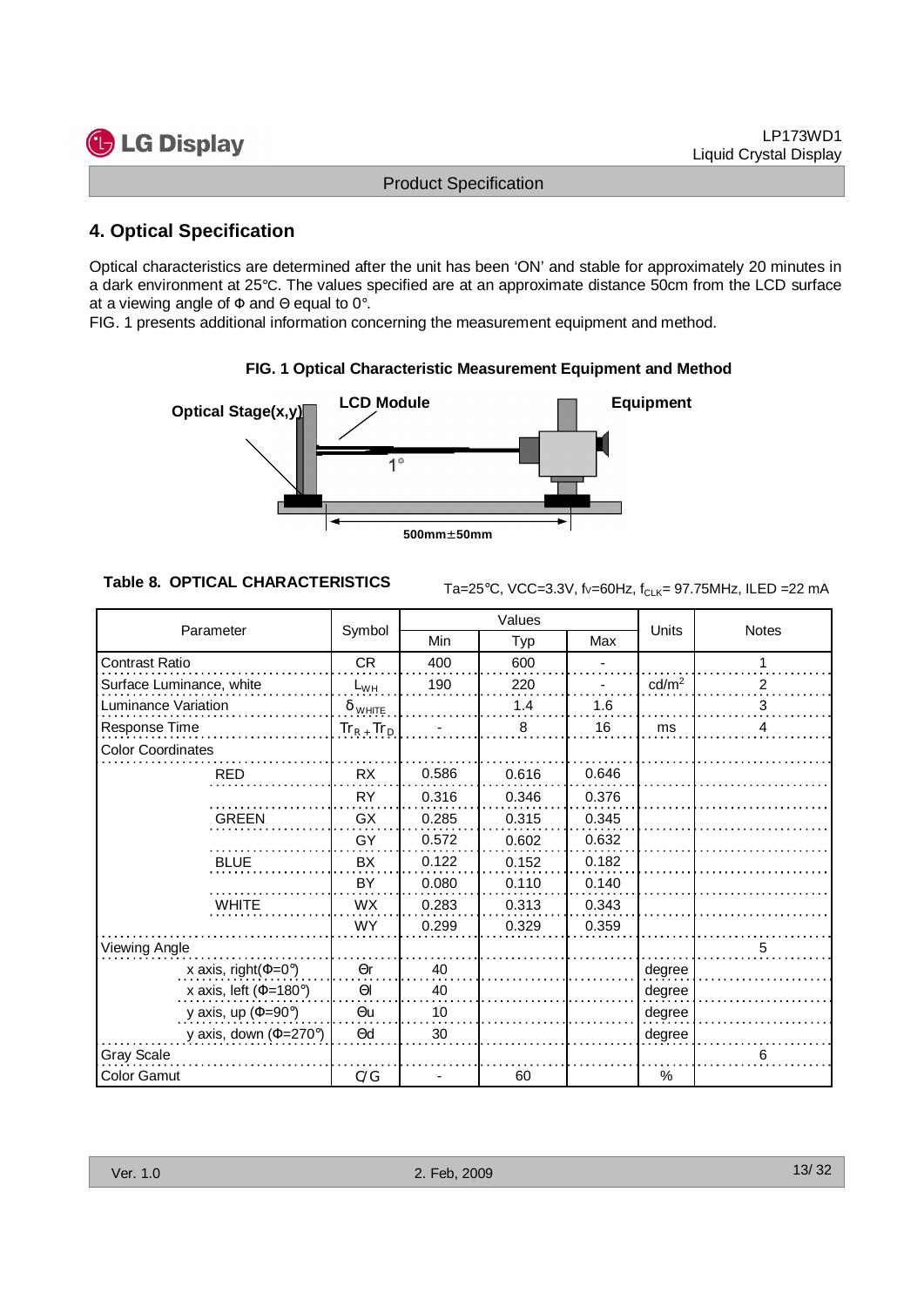![](_page_13_Picture_0.jpeg)

#### LP173WD1 Liquid Crystal Display

#### Product Specification

$$
\delta_{\text{WHITE}} = \frac{\text{Maximum}(L_1, L_2, \dots L_{13})}{\text{Minimum}(L_1, L_2, \dots L_{13})}
$$

- 4. Response time is the time required for the display to transition from white to black (rise time,  $\text{Tr}_{\sf R}$ ) and from black to white(Decay Time,  $\mathsf{Tr}_{\mathsf{D}}$ ). For additional information see FIG 3.
- 5. Viewing angle is the angle at which the contrast ratio is greater than 10. The angles are determined for the horizontal or x axis and the vertical or y axis with respect to the z axis which is normal to the LCD surface. For more information see FIG 4.

| 6. Gray scale specification |  |  |
|-----------------------------|--|--|
|-----------------------------|--|--|

| <b>G</b> LG Display                                         |                                                                                                                              |                                                                                                                                                                                                                      | LP173WD1<br><b>Liquid Crystal Display</b> |
|-------------------------------------------------------------|------------------------------------------------------------------------------------------------------------------------------|----------------------------------------------------------------------------------------------------------------------------------------------------------------------------------------------------------------------|-------------------------------------------|
|                                                             |                                                                                                                              | <b>Product Specification</b>                                                                                                                                                                                         |                                           |
| Note)<br>1. Contrast Ratio(CR) is defined mathematically as | Surface Luminance with all white pixels                                                                                      |                                                                                                                                                                                                                      |                                           |
| Contrast Ratio =                                            | Surface Luminance with all black pixels                                                                                      |                                                                                                                                                                                                                      |                                           |
|                                                             | all pixels displaying white. For more information see FIG 1.                                                                 | 2. Surface luminance is the average of 5 point across the LCD surface 50cm from the surface with                                                                                                                     |                                           |
|                                                             | $L_{WH}$ = Average( $L_1, L_2,  L_5$ )                                                                                       |                                                                                                                                                                                                                      |                                           |
| For more information see FIG 2.                             |                                                                                                                              | 3. The variation in surface luminance, The panel total variation ( $\delta_{WHTE}$ ) is determined by measuring L <sub>N</sub><br>at each test position 1 through 13 and then defined as followed numerical formula. |                                           |
|                                                             |                                                                                                                              |                                                                                                                                                                                                                      |                                           |
| $\delta$ <sub>WHITE</sub> = $-$                             | Maximum(L <sub>1</sub> , L <sub>2</sub> ,  L <sub>13</sub> )<br>Minimum(L <sub>1</sub> , L <sub>2</sub> ,  L <sub>13</sub> ) |                                                                                                                                                                                                                      |                                           |
|                                                             |                                                                                                                              | 4. Response time is the time required for the display to transition from white to black (rise time, $Tr_R$ ) and<br>from black to white(Decay Time, Tr <sub>D</sub> ). For additional information see FIG 3.         |                                           |
|                                                             | LCD surface. For more information see FIG 4.                                                                                 | 5. Viewing angle is the angle at which the contrast ratio is greater than 10. The angles are determined<br>for the horizontal or x axis and the vertical or y axis with respect to the z axis which is normal to the |                                           |
| 6. Gray scale specification                                 |                                                                                                                              |                                                                                                                                                                                                                      | * $f_v = 60$ Hz                           |
|                                                             | <b>Gray Level</b>                                                                                                            | Luminance [%] (Typ)                                                                                                                                                                                                  |                                           |
|                                                             | L <sub>0</sub>                                                                                                               | 0.0                                                                                                                                                                                                                  |                                           |
|                                                             | L7                                                                                                                           | 0.8                                                                                                                                                                                                                  |                                           |
|                                                             | L15                                                                                                                          | 4.25                                                                                                                                                                                                                 |                                           |
|                                                             | L23                                                                                                                          | 10.9                                                                                                                                                                                                                 |                                           |
|                                                             | L31                                                                                                                          | 21.0                                                                                                                                                                                                                 |                                           |
|                                                             | L39                                                                                                                          | 34.8                                                                                                                                                                                                                 |                                           |
|                                                             | L47                                                                                                                          | 52.5                                                                                                                                                                                                                 |                                           |
|                                                             |                                                                                                                              |                                                                                                                                                                                                                      |                                           |
|                                                             | L <sub>55</sub>                                                                                                              | 74.2                                                                                                                                                                                                                 |                                           |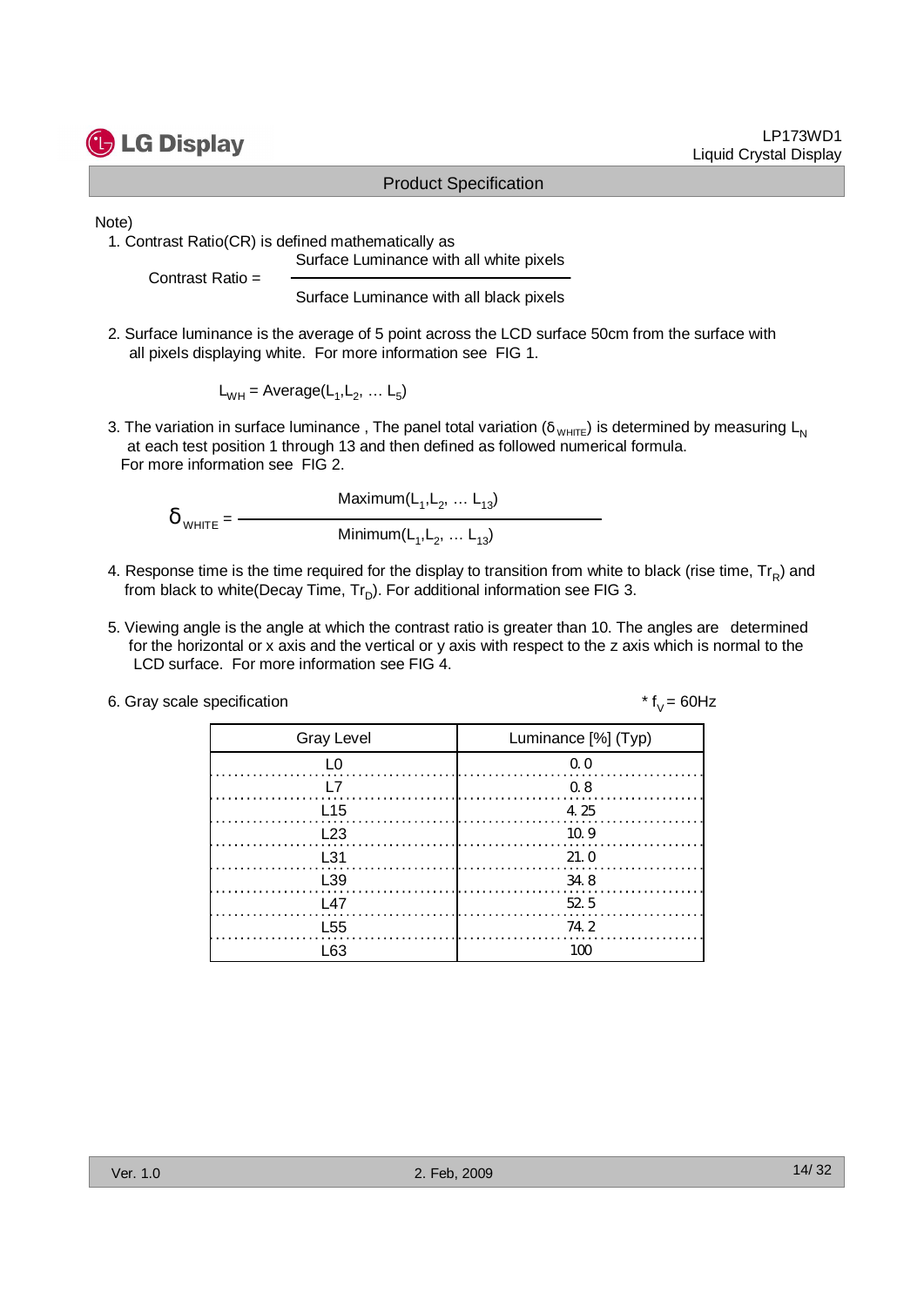![](_page_14_Picture_0.jpeg)

#### **FIG. 2 Luminance**

<Measuring point for Average Luminance & measuring point for Luminance variation>

![](_page_14_Figure_5.jpeg)

#### **FIG. 3 Response Time**

The response time is defined as the following figure and shall be measured by switching the input signal for "black" and "white".

![](_page_14_Figure_8.jpeg)

![](_page_14_Figure_9.jpeg)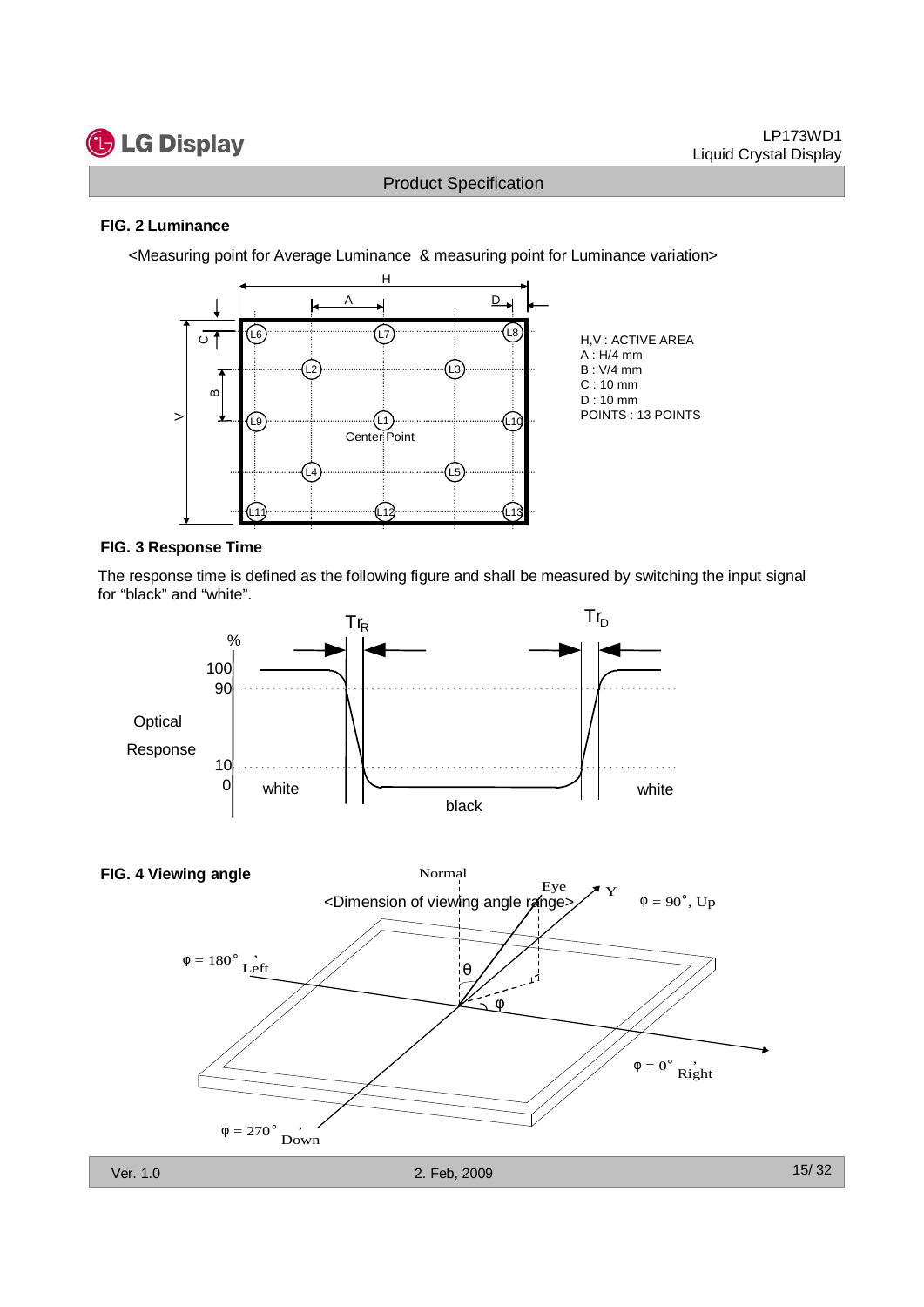![](_page_15_Picture_0.jpeg)

## **5. Mechanical Characteristics**

| <b>G</b> LG Display                                                                                                                                                     |                                                  | Liquid Crystal Display                     |
|-------------------------------------------------------------------------------------------------------------------------------------------------------------------------|--------------------------------------------------|--------------------------------------------|
|                                                                                                                                                                         | <b>Product Specification</b>                     |                                            |
| 5. Mechanical Characteristics                                                                                                                                           |                                                  |                                            |
| The contents provide general mechanical characteristics for the model LP173WD1.<br>In addition the figures in the next page are detailed mechanical drawing of the LCD. |                                                  |                                            |
|                                                                                                                                                                         | Horizontal                                       | 398.1 $\pm$ 0.50mm                         |
| Outline Dimension                                                                                                                                                       | Vertical                                         | $232.8 \pm 0.50$ mm                        |
|                                                                                                                                                                         | Depth                                            | 6.0mm(Max.)                                |
|                                                                                                                                                                         | Horizontal                                       | 1.5mm Min.(Lager than Active Display Area) |
| Bezel Area                                                                                                                                                              | Vertical                                         | 1.5mm Min.(Lager than Active Display Area) |
|                                                                                                                                                                         | Horizontal                                       | 381.89mm                                   |
| Active Display Area                                                                                                                                                     | Vertical                                         | 214.81 mm                                  |
| Weight                                                                                                                                                                  | 570g (Max.)                                      |                                            |
| <b>Surface Treatment</b>                                                                                                                                                | Glare treatment of the front Polarizer (Haze 0%) |                                            |
|                                                                                                                                                                         | Upper Glass (C/F Glass)                          | $0.50 + 0.05 / -0.03$ mm                   |
| Mother Glass Thickness                                                                                                                                                  | Lower Glass (TFT Glass)                          | $0.50 + 0.05 / -0.03$ mm                   |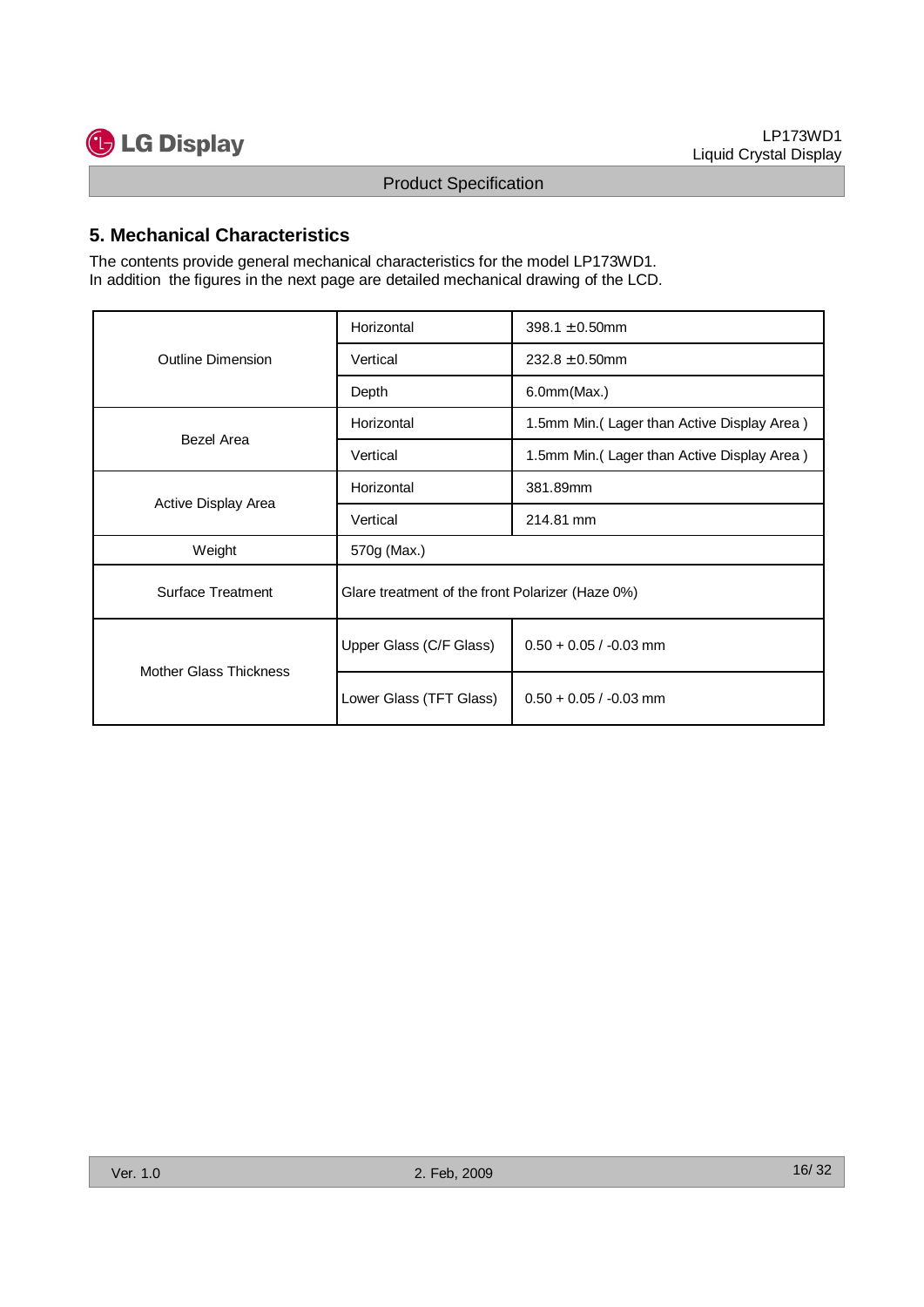![](_page_16_Picture_0.jpeg)

#### LP173WD1 Liquid Crystal Display

## Product Specification

## <FRONT VIEW> <http://www.matchbook.com/hotel/doint/filmm], General tolerance: ± 0.5mm

![](_page_16_Figure_5.jpeg)

![](_page_16_Figure_6.jpeg)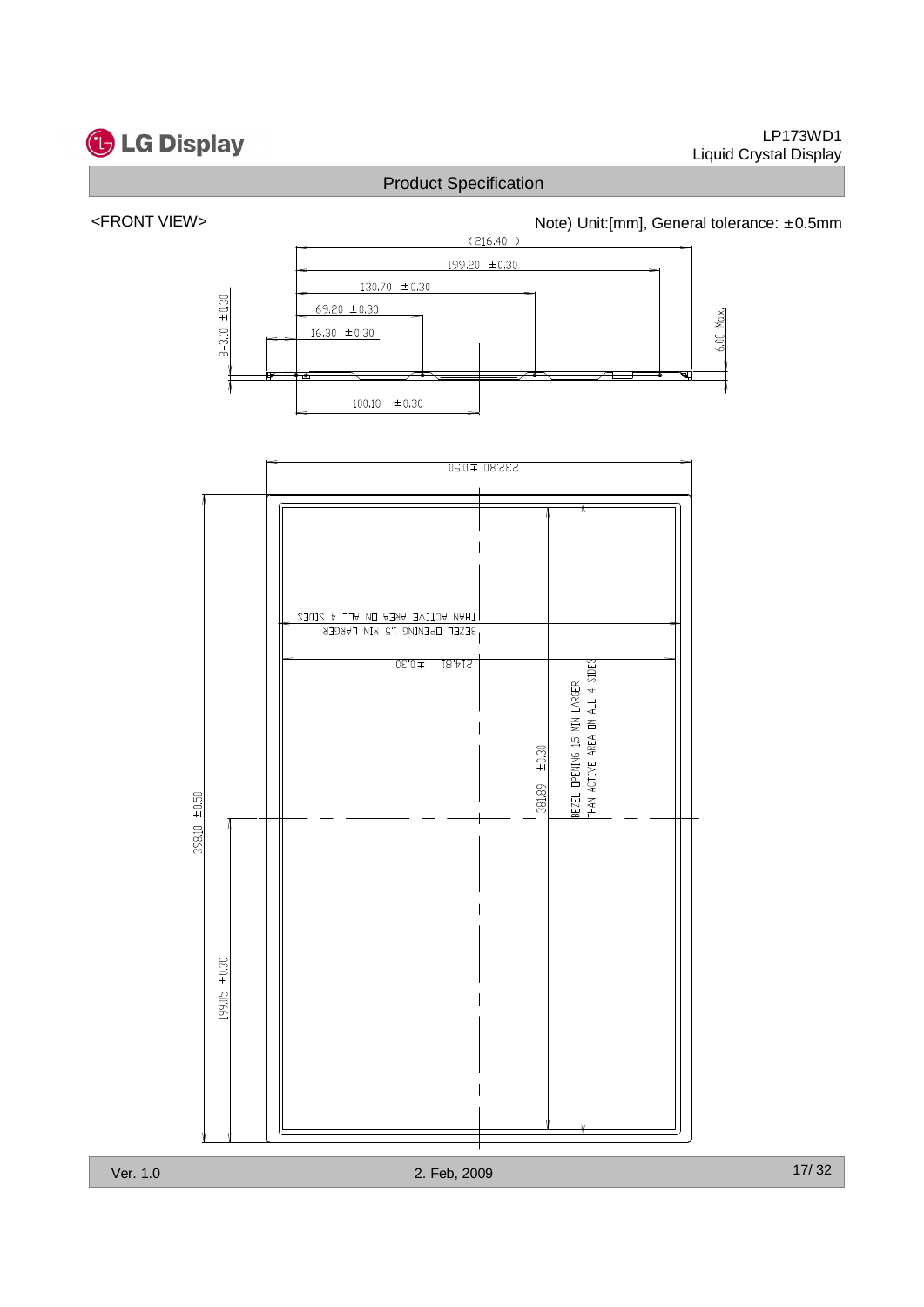![](_page_17_Picture_0.jpeg)

<REAR VIEW> <networkstate of the Note) Unit:[mm], General tolerance: ± 0.5mm

![](_page_17_Figure_5.jpeg)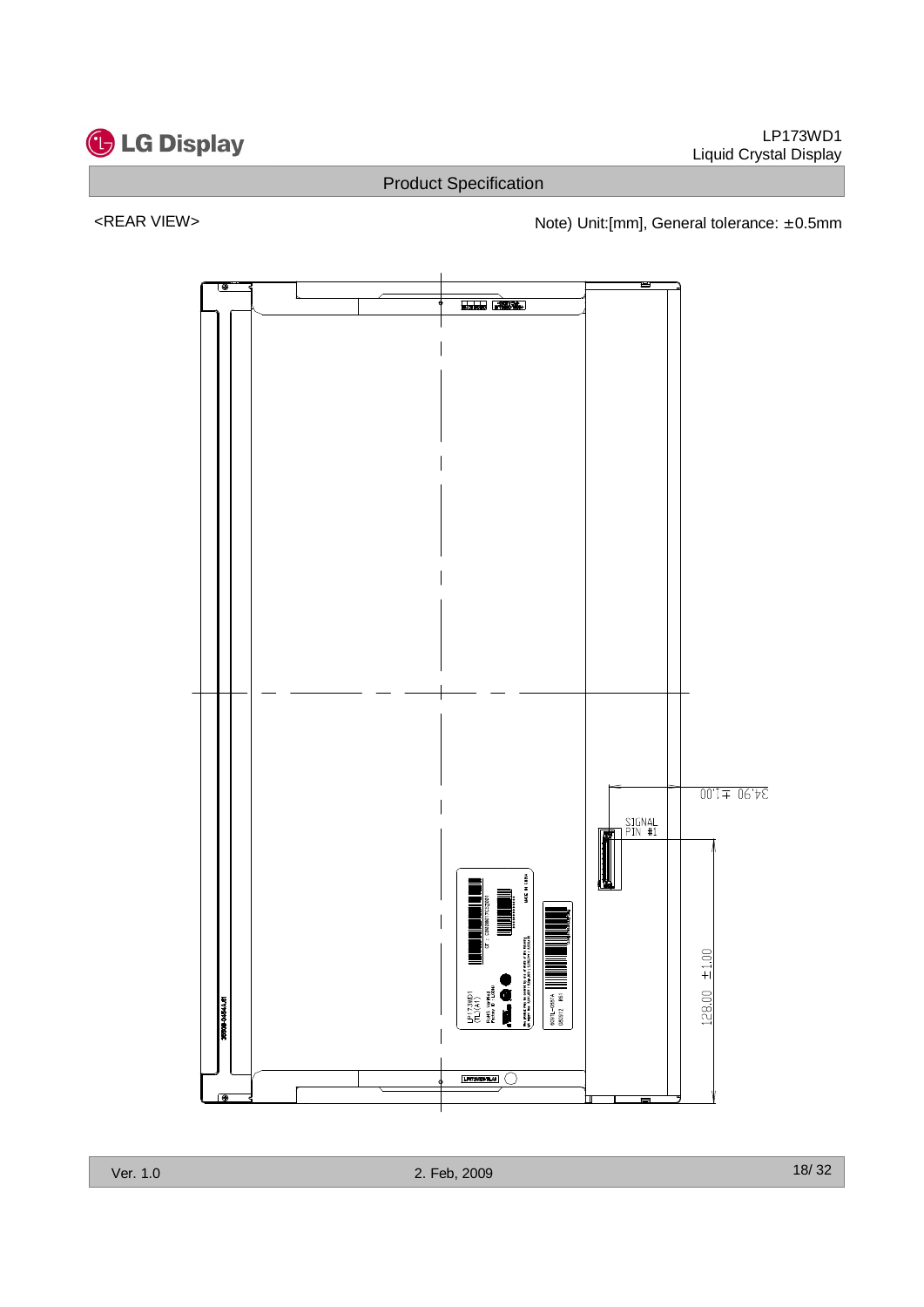![](_page_18_Picture_0.jpeg)

![](_page_18_Figure_1.jpeg)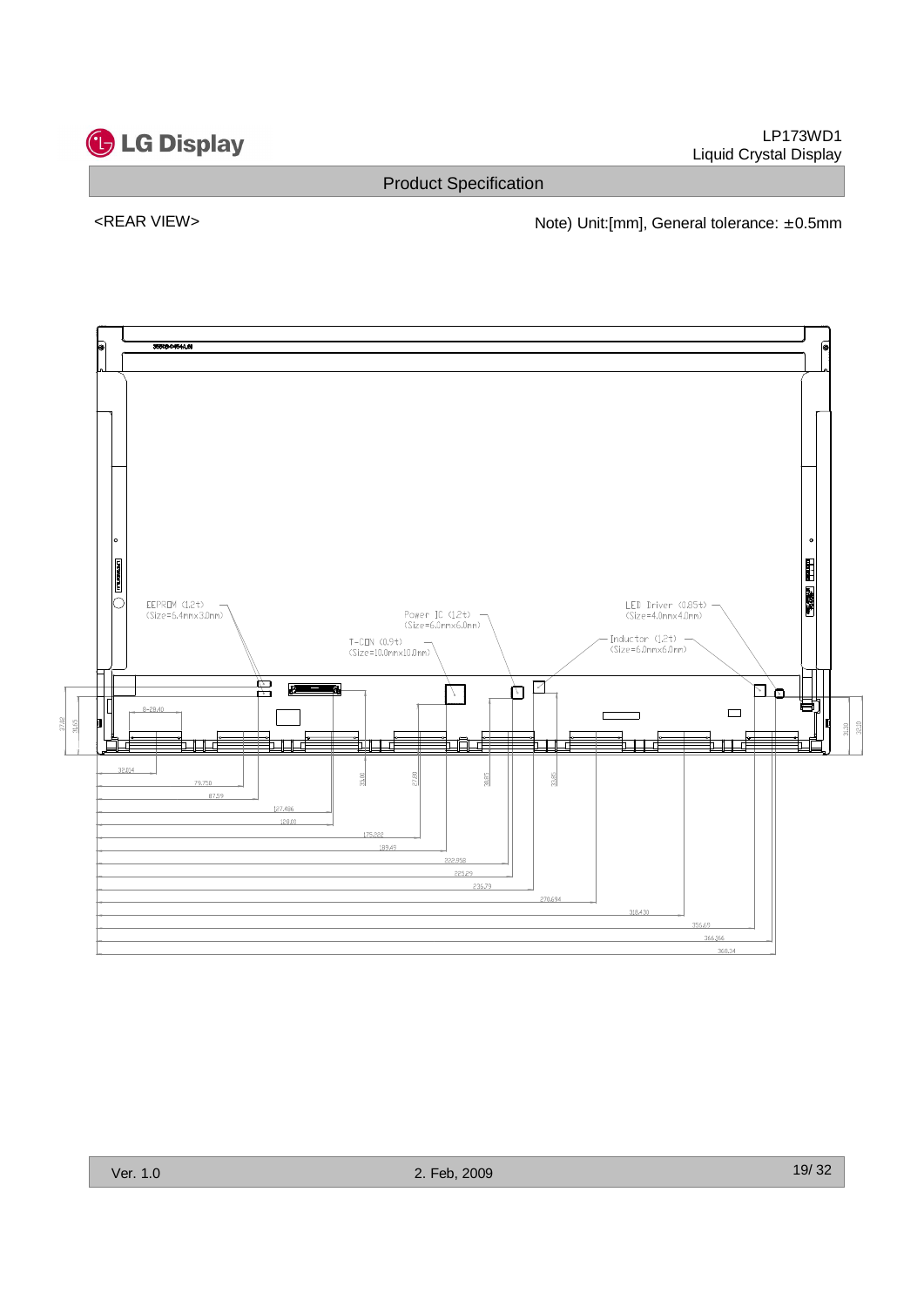![](_page_19_Picture_0.jpeg)

[ DETAIL DESCRIPTION OF SIDE MOUNTING SCREW ]

![](_page_19_Figure_4.jpeg)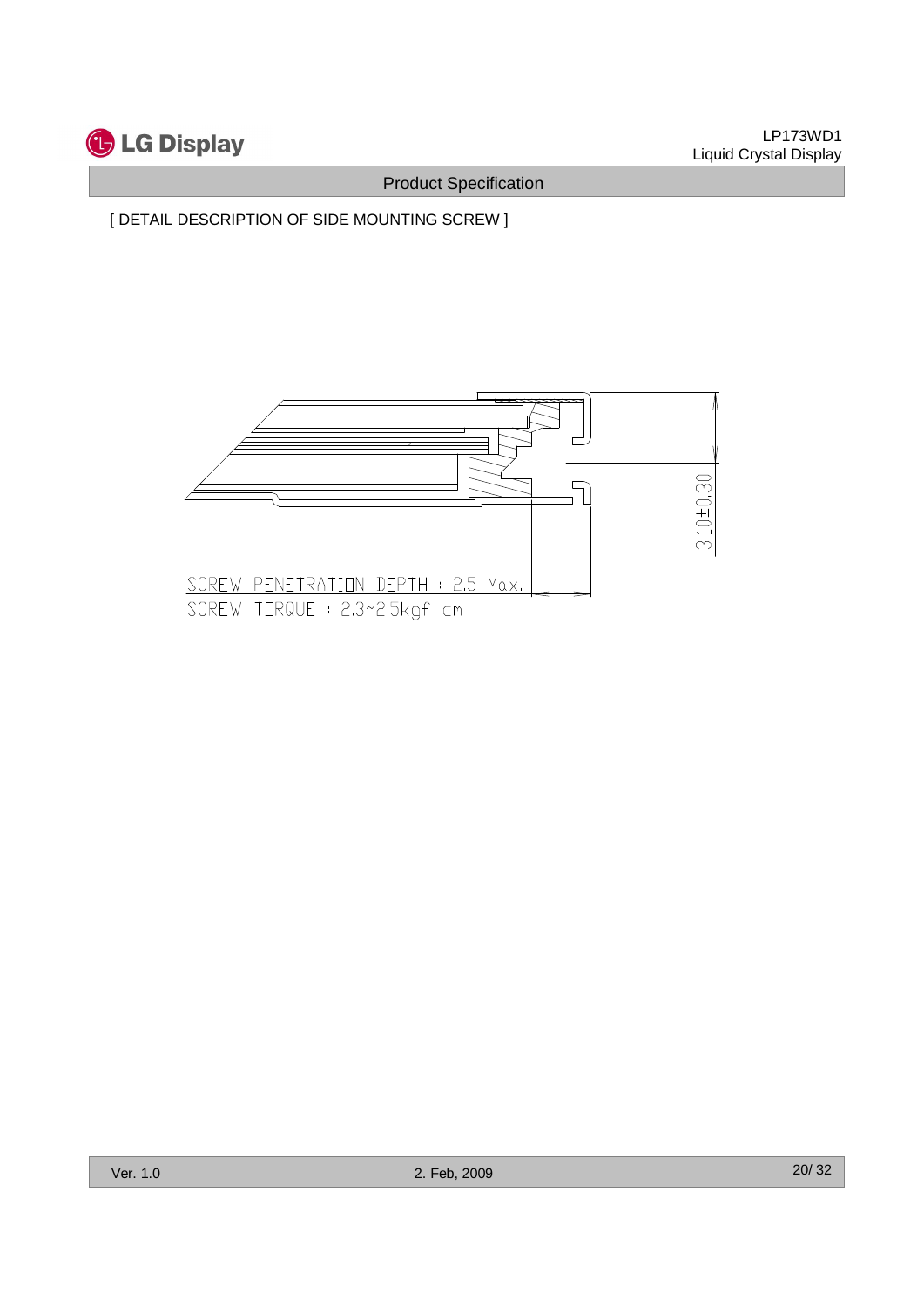![](_page_20_Picture_0.jpeg)

# **Backlight Exploded View. (Appendix)**

![](_page_20_Figure_4.jpeg)

| No             | <b>Part Name</b>        | No | <b>Part Name</b>                |
|----------------|-------------------------|----|---------------------------------|
| 1              | Diffuser Up Sheet       | 10 | <b>LED Array</b>                |
| 2              | Prism Up Sheet          | 11 | Cover Bottom Fixing Double Tape |
| 3              | <b>Prism Down Sheet</b> | 12 | <b>LGP Fixing Double Tape</b>   |
| 4              | Diffuser Down Sheet     | 13 | Reflective Single Tape          |
| 5              | Light Guide Panel       | 14 | Sheet Fixing Pad (4pcs)         |
| 6              | Reflector               | 15 | Panel Fixing Pad (2pcs)         |
| $\overline{7}$ | Supporter Main          | 16 | Screw (2pcs)                    |
| 8              | Cover Bottom            | 17 | <b>Reflector Fixing Tape</b>    |
| 9              | <b>LED Housing</b>      | 18 | FPC Fixing Tape                 |
| Ver. 1.0       | 2. Feb, 2009            |    | 21/32                           |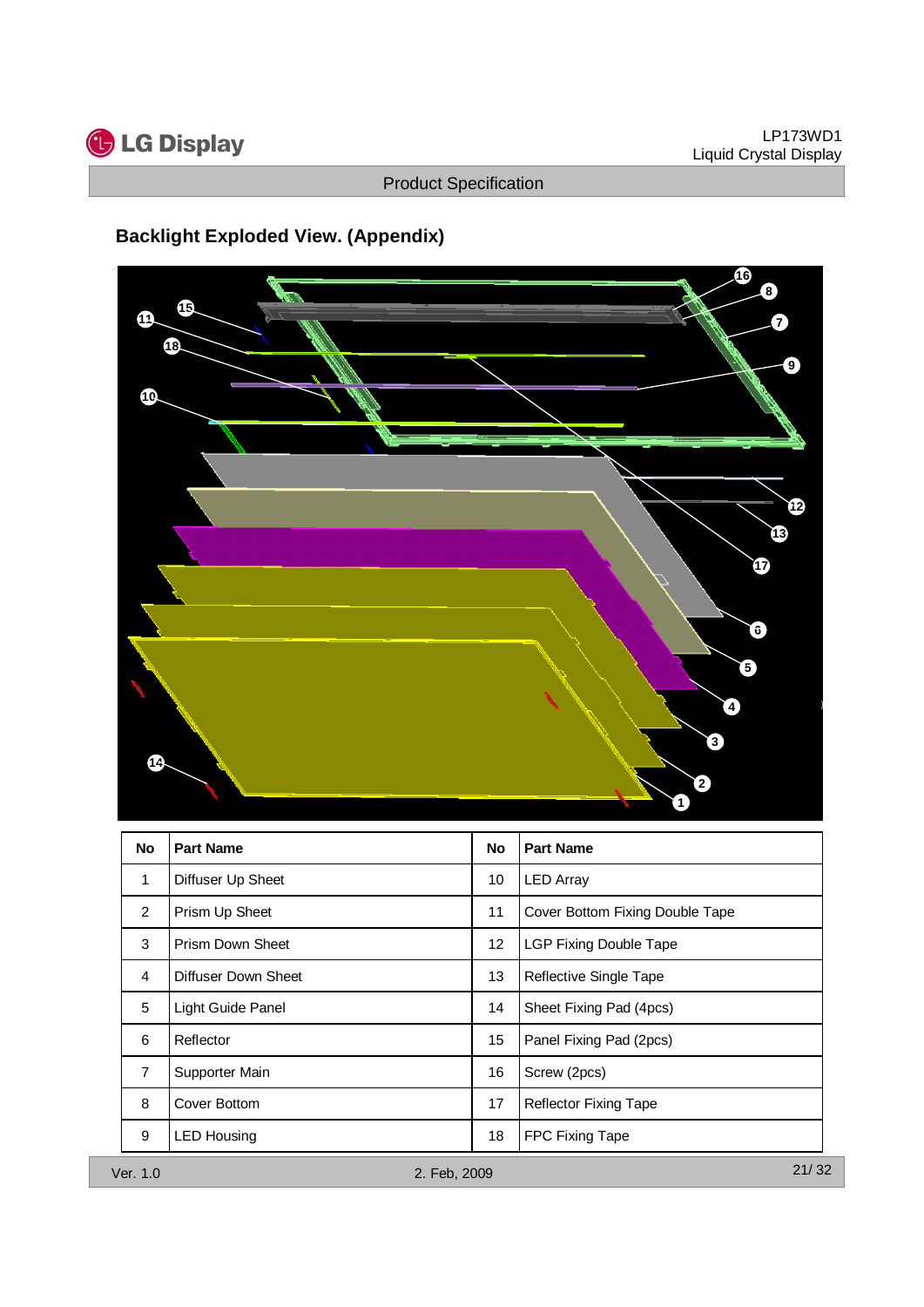![](_page_21_Picture_0.jpeg)

## **LGD Proposal for system cover design.(Appendix)**

![](_page_21_Figure_4.jpeg)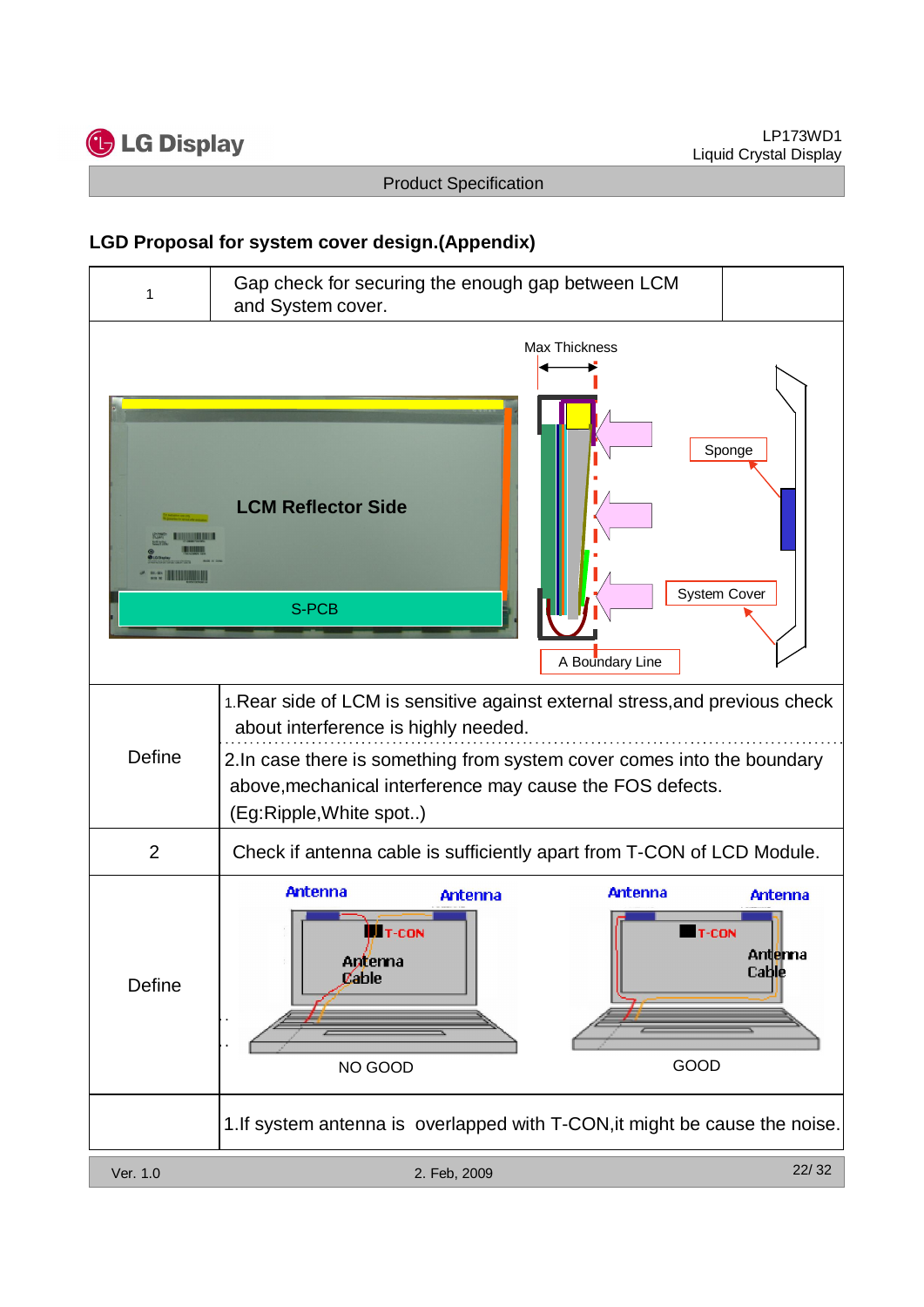![](_page_22_Picture_0.jpeg)

### **LGD Proposal for system cover design.**

![](_page_22_Figure_4.jpeg)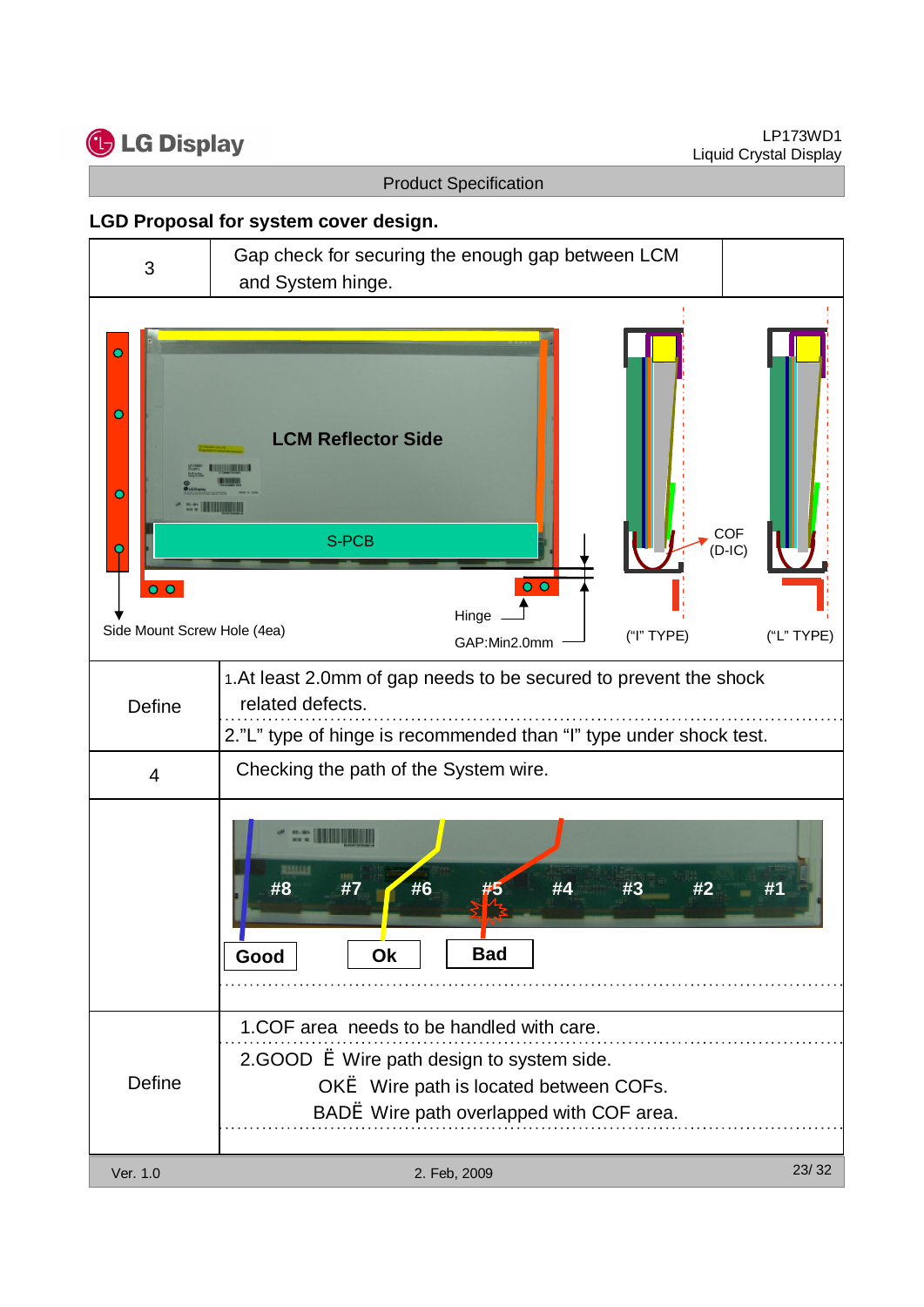![](_page_23_Picture_0.jpeg)

#### **LGD Proposal for system cover design.**

![](_page_23_Figure_4.jpeg)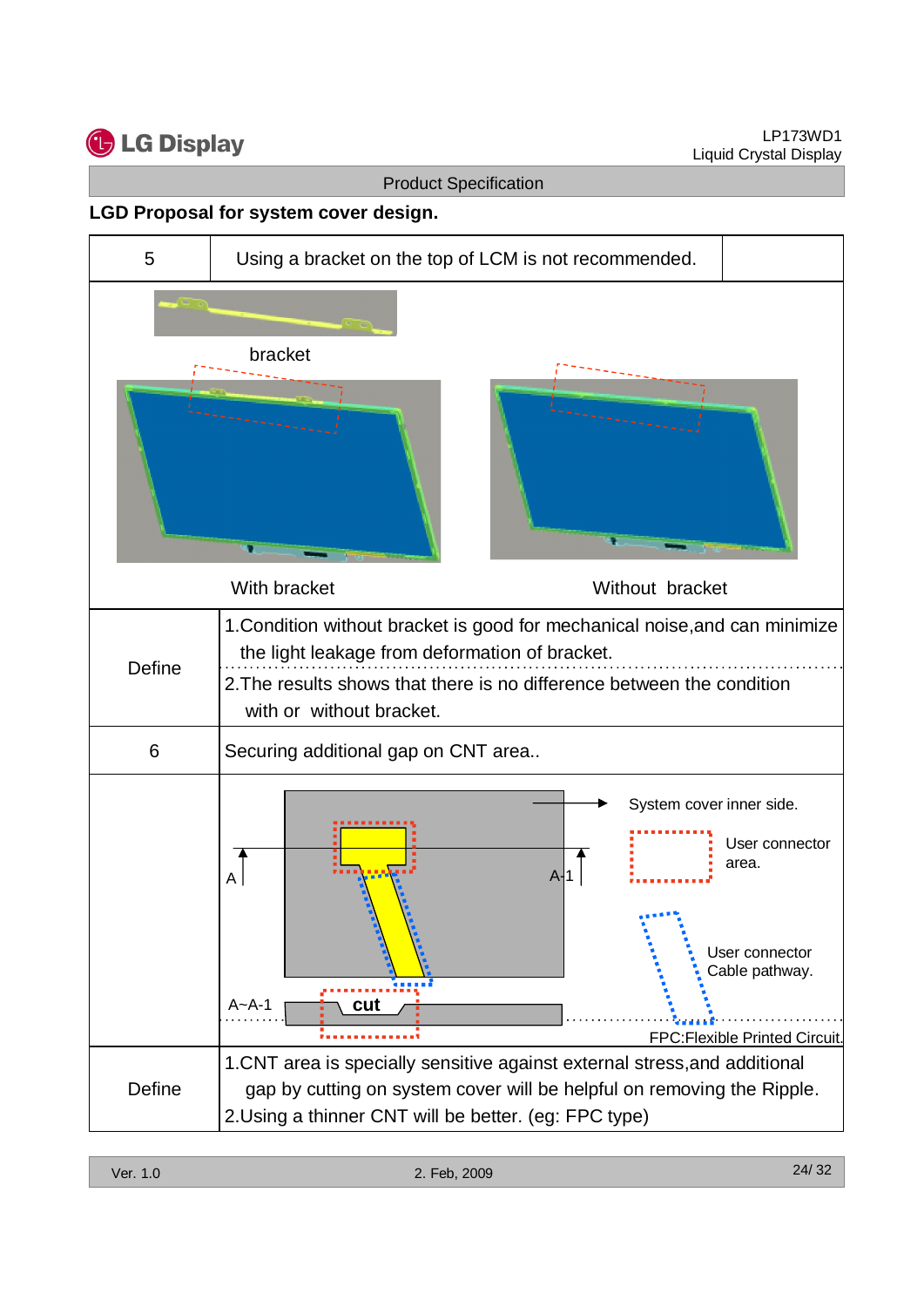![](_page_24_Picture_0.jpeg)

## **6. Reliability**

|                |                                                                  | <b>Product Specification</b>                                                                             |
|----------------|------------------------------------------------------------------|----------------------------------------------------------------------------------------------------------|
|                |                                                                  |                                                                                                          |
| 6. Reliability |                                                                  |                                                                                                          |
|                | Environment test condition                                       |                                                                                                          |
|                |                                                                  |                                                                                                          |
| No.            | Test Item                                                        | Conditions                                                                                               |
| $\mathbf{1}$   | High temperature storage test                                    | Ta= $60^{\circ}$ C, 240h                                                                                 |
| $\overline{2}$ | Low temperature storage test                                     | Ta= $-20^{\circ}$ C, 240h                                                                                |
| 3<br>4         | High temperature operation test                                  | Ta= 50°C, 50%RH, 240h<br>Ta= $0^\circ$ C, 240h                                                           |
| 5              | Low temperature operation test<br>Vibration test (non-operating) | Sine wave, 5 ~ 150Hz, 1.5G, 0.37oct/min                                                                  |
|                |                                                                  | 3 axis, 30min/axis                                                                                       |
| 6              | Shock test (non-operating)                                       | Half sine wave, 180G, 2ms<br>one shock of each six faces(I.e. run 180G 2ms<br>for all six faces)         |
| $\overline{7}$ | Altitude<br>operating<br>storage / shipment                      | $0 \sim 10,000$ feet (3,048m) 24Hr<br>0 ~ 40,000 feet (12,192m) 24Hr                                     |
| 8              | Image Sticking <sup>1)</sup>                                     | Ta= $25^{\circ}$ C, Pattern : Mosaic(8 by 6),<br>Operating Time: 30 min<br>Lamp Operating Current: 6.0mA |

#### { Result Evaluation Criteria }

![](_page_24_Figure_8.jpeg)

![](_page_24_Picture_10.jpeg)

![](_page_24_Picture_11.jpeg)

- <Judgment Condition>
- : Operating during 30 minutes with Mosaic Pattern(8 by 6), there is no Image Sticking after 10 second with half gray pattern.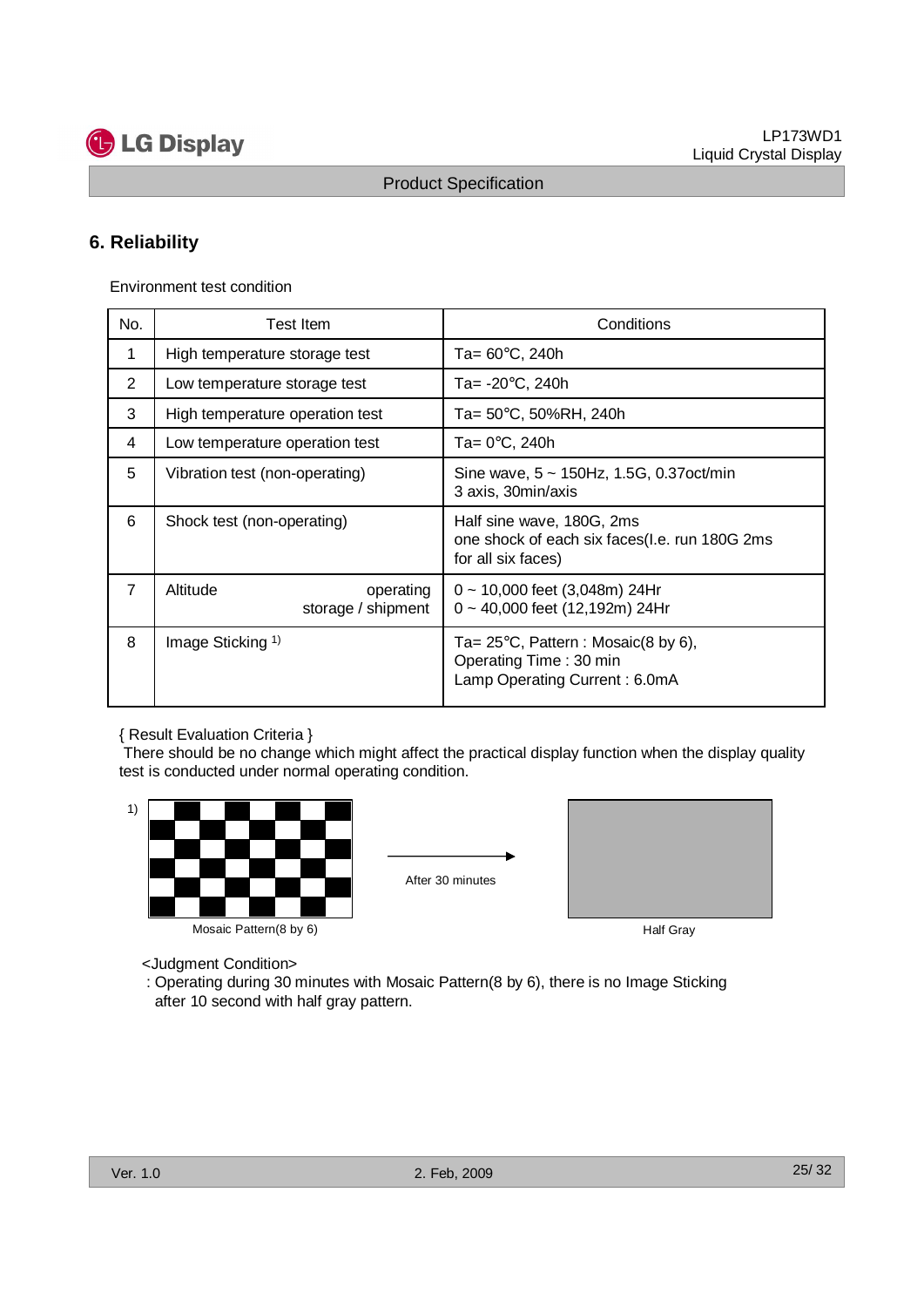![](_page_25_Picture_0.jpeg)

### **7. International Standards**

#### **7-1. Safety**

a) UL 60950-1:2003, First Edition, Underwriters Laboratories, Inc., Standard for Safety of Information Technology Equipment. b) CAN/CSA C22.2, No. 60950-1-03 1<sup>st</sup> Ed. April 1, 2003, Canadian Standards Association, Standard for Safety of Information Technology Equipment. c) EN 60950-1:2001, First Edition, European Committee for Electrotechnical Standardization(CENELEC) European Standard for Safety of Information Technology Equipment. **Contact Specification**<br> **Weddet Specification**<br> **Weddet Specification**<br> **Weddet Specification**<br> **Weddet School Specification**<br> **Weddet School Specification**<br> **Weddet School Specification**<br> **Weddet School Specification**<br>

### **7-2. EMC**

a) ANSI C63.4 "Methods of Measurement of Radio-Noise Emissions from Low-Voltage Electrical and Electrical Equipment in the Range of 9kHZ to 40GHz. "American National Standards Institute(ANSI), 1992

b) CISPR22 "Limits and Methods of Measurement of Radio Interface Characteristics of Information Technology Equipment." International Special Committee on Radio Interference.

c) EN 55022 "Limits and Methods of Measurement of Radio Interface Characteristics of Information Technology Equipment." European Committee for Electrotechnical Standardization.(CENELEC), 1998 ( Including A1: 2000 )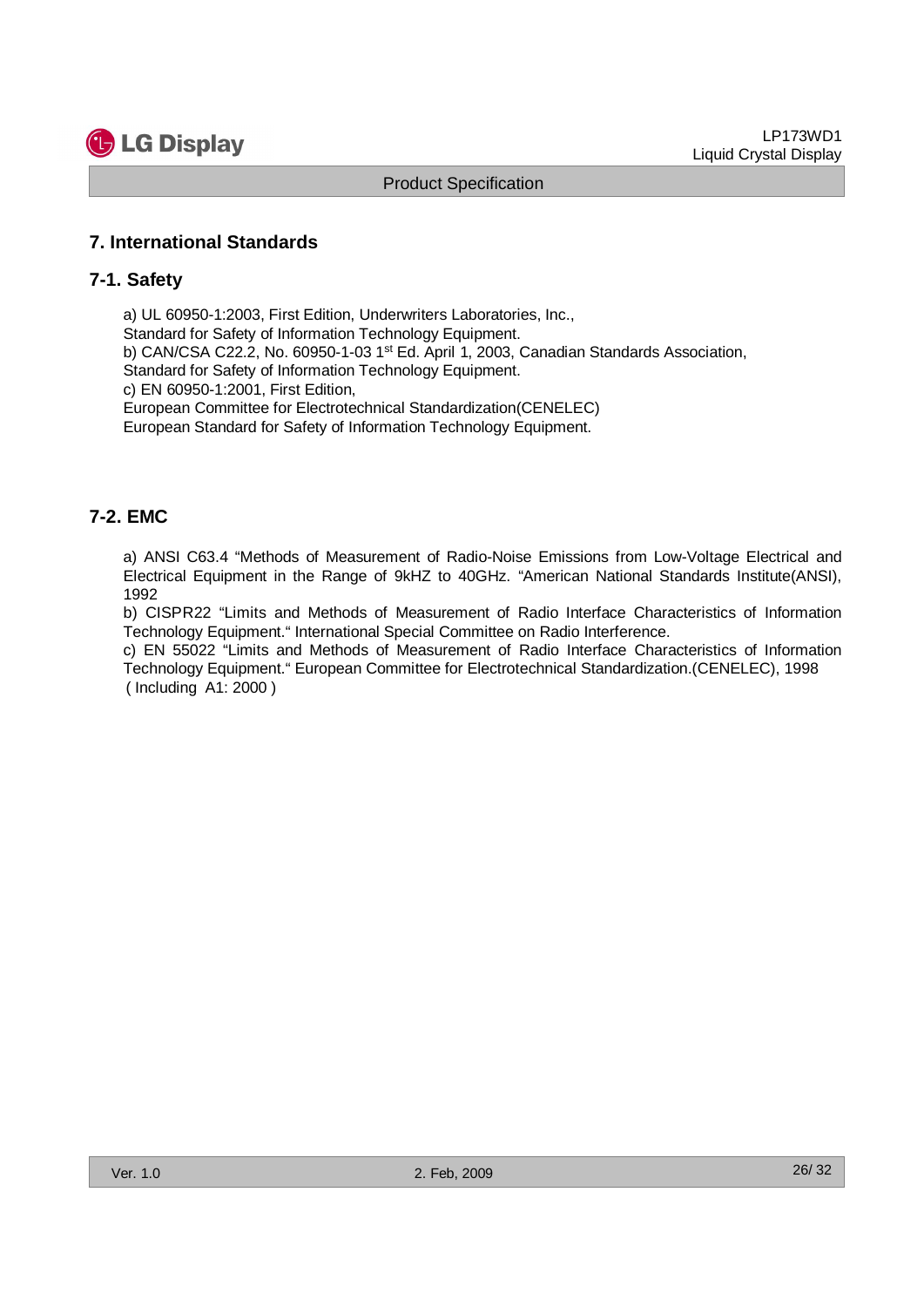## **8. Packing**

## **8-1. Designation of Lot Mark**

![](_page_26_Figure_6.jpeg)

| A,B,C: SIZE(INCH)           |
|-----------------------------|
| $F \cdot M \cap N$ $T \cup$ |

#### 1. YEAR

| Year | 2001 | 2002 | 2003 | 2004 | 2005 | 2006 | 2007 | 2008 | 2009 | 2010 |
|------|------|------|------|------|------|------|------|------|------|------|
| Mark |      |      |      |      |      |      |      |      |      |      |

#### 2. MONTH

| <b>G</b> LG Display                                                                          |                |                |              |                |                |                              |                |                    |      |              | Liquid Crystal Display | LP173WD1  |
|----------------------------------------------------------------------------------------------|----------------|----------------|--------------|----------------|----------------|------------------------------|----------------|--------------------|------|--------------|------------------------|-----------|
|                                                                                              |                |                |              |                |                | <b>Product Specification</b> |                |                    |      |              |                        |           |
| 8. Packing                                                                                   |                |                |              |                |                |                              |                |                    |      |              |                        |           |
| 8-1. Designation of Lot Mark<br>a) Lot Mark                                                  |                |                |              |                |                |                              |                |                    |      |              |                        |           |
| B<br>$\mathsf{A}$                                                                            | $\mathsf C$    | D              | $\mathsf E$  | $\mathsf F$    | G              | H                            |                | J                  | Κ    | L            | M                      |           |
|                                                                                              |                |                |              |                |                |                              |                |                    |      |              |                        |           |
| A,B,C: SIZE(INCH)                                                                            |                |                |              |                |                |                              | D: YEAR        |                    |      |              |                        |           |
| E:MONTH                                                                                      |                |                |              |                |                |                              |                | F ~ M : SERIAL NO. |      |              |                        |           |
| Note                                                                                         |                |                |              |                |                |                              |                |                    |      |              |                        |           |
| 1. YEAR                                                                                      |                |                |              |                |                |                              |                |                    |      |              |                        |           |
| Year                                                                                         | 2001           | 2002           | 2003         | 2004           | 2005           | 2006                         | 2007           | 2008               | 2009 | 2010         |                        |           |
| Mark                                                                                         | $\mathbf{1}$   | $\overline{2}$ | 3            | $\overline{4}$ | $\sqrt{5}$     | 6                            | $\overline{7}$ | 8                  | 9    | $\mathbf 0$  |                        |           |
| 2. MONTH                                                                                     |                |                |              |                |                |                              |                |                    |      |              |                        |           |
| Month                                                                                        | Jan            | Feb            | Mar          | Apr            | May            | Jun                          | Jul            | Aug                | Sep  | Oct          | Nov                    | Dec       |
| Mark                                                                                         | $\overline{1}$ | $\overline{2}$ | $\mathbf{3}$ | $\overline{4}$ | $\overline{5}$ | 6                            | $\overline{7}$ | 8                  | 9    | $\mathsf{A}$ | B                      | ${\bf C}$ |
| b) Location of Lot Mark                                                                      |                |                |              |                |                |                              |                |                    |      |              |                        |           |
| Serial No. is printed on the label. The label is attached to the backside of the LCD module. |                |                |              |                |                |                              |                |                    |      |              |                        |           |
| This is subject to change without prior notice.                                              |                |                |              |                |                |                              |                |                    |      |              |                        |           |
|                                                                                              |                |                |              |                |                |                              |                |                    |      |              |                        |           |
|                                                                                              |                |                |              |                |                |                              |                |                    |      |              |                        |           |
| 8-2. Packing Form                                                                            |                |                |              |                |                |                              |                |                    |      |              |                        |           |
| a) Package quantity in one box: 20pcs                                                        |                |                |              |                |                |                              |                |                    |      |              |                        |           |
| b) Box Size: 490X390X298                                                                     |                |                |              |                |                |                              |                |                    |      |              |                        |           |

#### **8-2. Packing Form**

- a) Package quantity in one box : 20pcs
- b) Box Size :490X390X298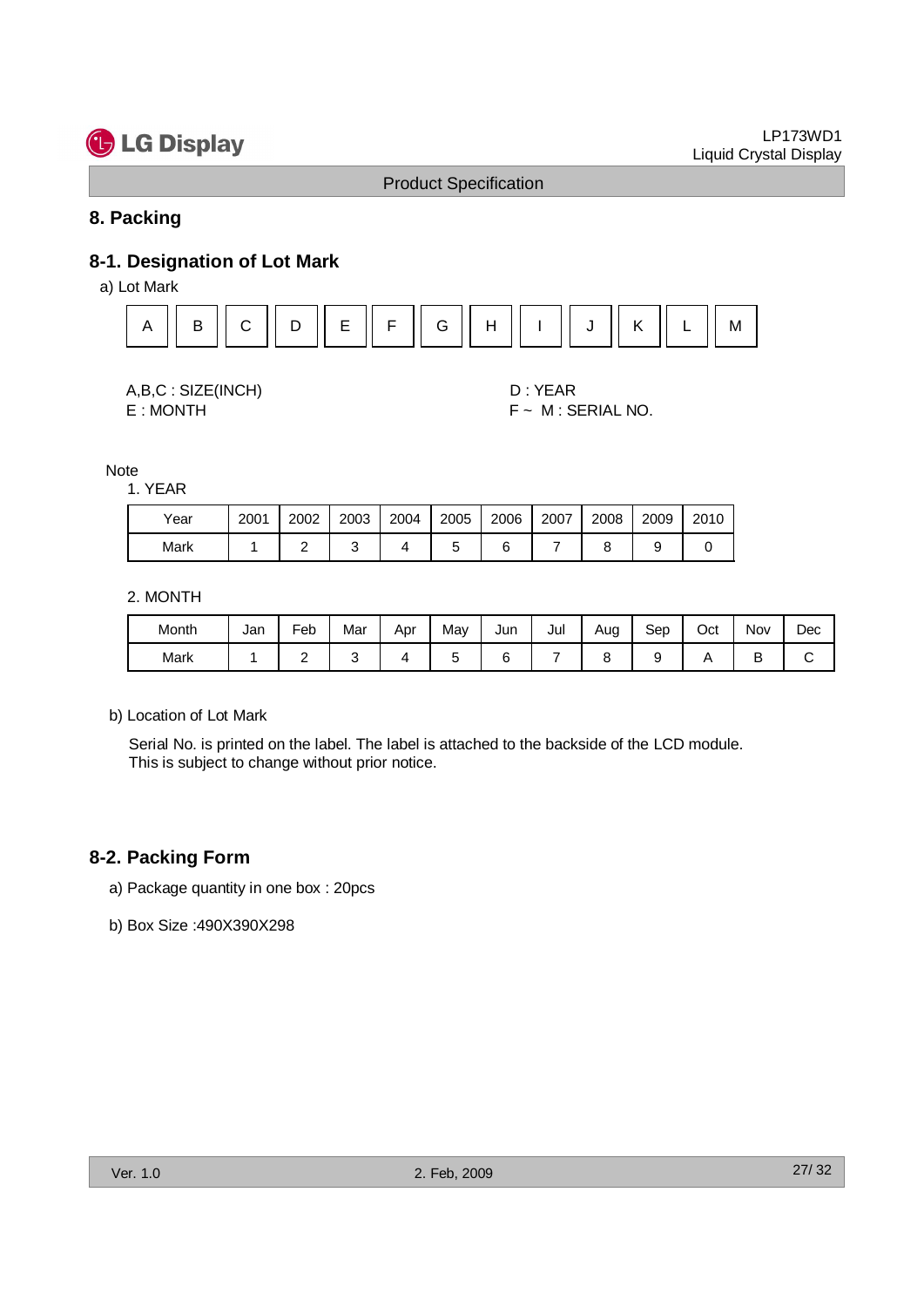![](_page_27_Picture_1.jpeg)

## **9. PRECAUTIONS**

Please pay attention to the followings when you use this TFT LCD module.

## **9-1. MOUNTING PRECAUTIONS**

- (1) You must mount a module using holes arranged in four corners or four sides.
- (2) You should consider the mounting structure so that uneven force (ex. Twisted stress) is not applied to the module. And the case on which a module is mounted should have sufficient strength so that external force is not transmitted directly to the module.
- (3) Please attach the surface transparent protective plate to the surface in order to protect the polarizer. Transparent protective plate should have sufficient strength in order to the resist external force.
- (4) You should adopt radiation structure to satisfy the temperature specification.
- (5) Acetic acid type and chlorine type materials for the cover case are not desirable because the former generates corrosive gas of attacking the polarizer at high temperature and the latter causes circuit break by electro-chemical reaction.
- (6) Do not touch, push or rub the exposed polarizers with glass, tweezers or anything harder than HB pencil lead. And please do not rub with dust clothes with chemical treatment. Do not touch the surface of polarizer for bare hand or greasy cloth.(Some cosmetics are detrimental to the polarizer.)
- (7) When the surface becomes dusty, please wipe gently with absorbent cotton or other soft materials like chamois soaks with petroleum benzene. Normal-hexane is recommended for cleaning the adhesives used to attach front / rear polarizers. Do not use acetone, toluene and alcohol because they cause chemical damage to the polarizer. **CG** Display Product Spectroston<br> **We are the controller of the controller of the controller of the controller of the controller of the controller of the controller of the controller of the controller of the controller of** 
	- (8) Wipe off saliva or water drops as soon as possible. Their long time contact with polarizer causes deformations and color fading.
	- (9) Do not open the case because inside circuits do not have sufficient strength.

## **9-2. OPERATING PRECAUTIONS**

- (1) The spike noise causes the mis-operation of circuits. It should be lower than following voltage :  $V=\pm 200$ mV(Over and under shoot voltage)
- (2) Response time depends on the temperature.(In lower temperature, it becomes longer.)
- (3) Brightness depends on the temperature. (In lower temperature, it becomes lower.) And in lower temperature, response time(required time that brightness is stable after turned on) becomes longer.
- (4) Be careful for condensation at sudden temperature change. Condensation makes damage to polarizer or electrical contacted parts. And after fading condensation, smear or spot will occur.
- (5) When fixed patterns are displayed for a long time, remnant image is likely to occur.
- (6) Module has high frequency circuits. Sufficient suppression to the electromagnetic interference shall be done by system manufacturers. Grounding and shielding methods may be important to minimized the interference.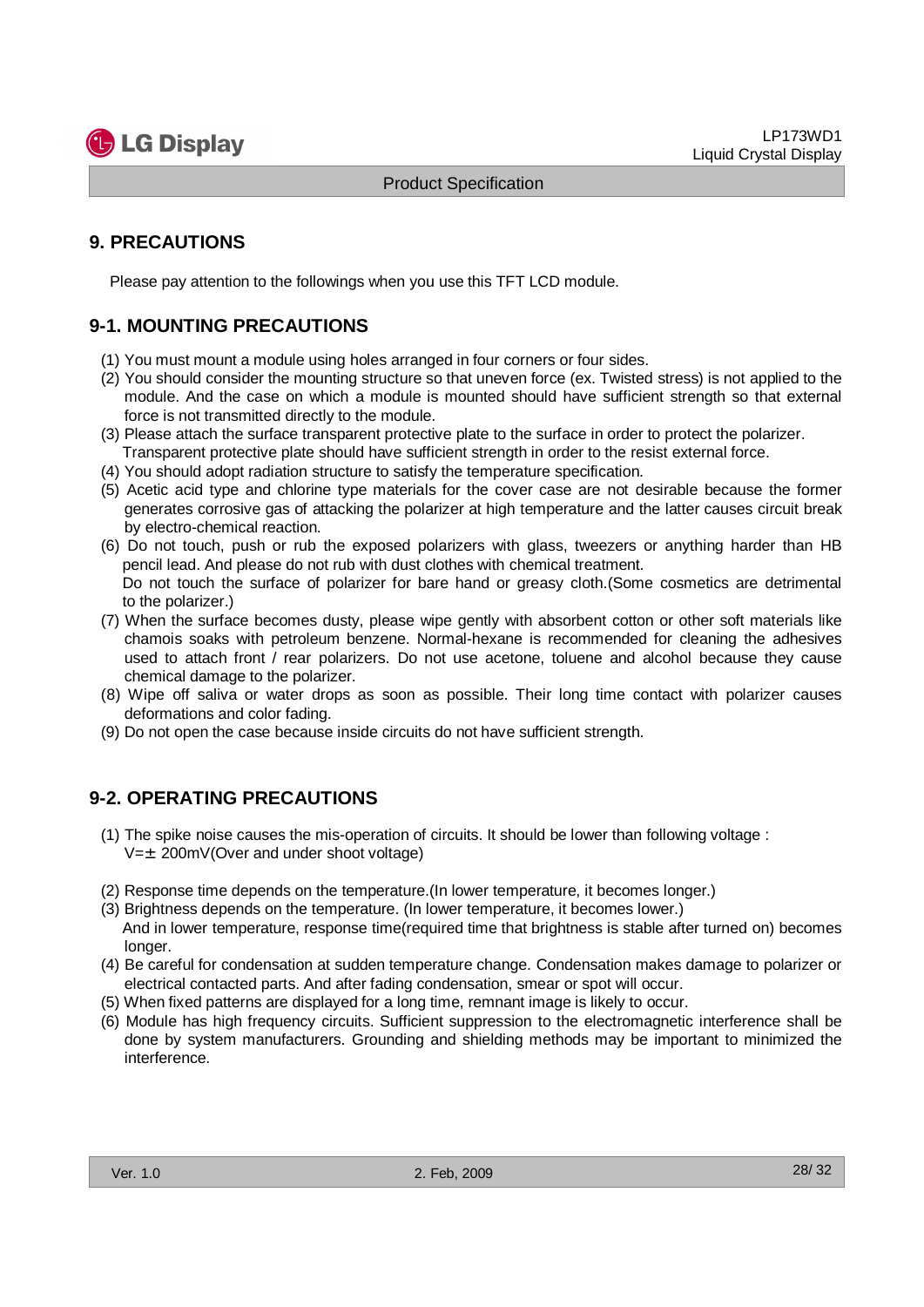![](_page_28_Picture_1.jpeg)

## **9-3. ELECTROSTATIC DISCHARGE CONTROL**

Since a module is composed of electronic circuits, it is not strong to electrostatic discharge. Make certain that treatment persons are connected to ground through wrist band etc. And don't touch interface pin directly.

## **9-4. PRECAUTIONS FOR STRONG LIGHT EXPOSURE**

Strong light exposure causes degradation of polarizer and color filter.

## **9-5. STORAGE**

When storing modules as spares for a long time, the following precautions are necessary.

- (1) Store them in a dark place. Do not expose the module to sunlight or fluorescent light. Keep the temperature between 5°C and 35°C at normal humidity.
- (2) The polarizer surface should not come in contact with any other object. It is recommended that they be stored in the container in which they were shipped.

## **9-6. HANDLING PRECAUTIONS FOR PROTECTION FILM**

- (1) When the protection film is peeled off, static electricity is generated between the film and polarizer. This should be peeled off slowly and carefully by people who are electrically grounded and with well ion-blown equipment or in such a condition, etc.
- (2) The protection film is attached to the polarizer with a small amount of glue. If some stress is applied to rub the protection film against the polarizer during the time you peel off the film, the glue is apt to remain on the polarizer. **Collect Display**<br> **Product Spectrosson**<br> **Product Spectrosson**<br> **We also consider the control of the collect of the collect of the consideration**<br> **We also consider the consideration of the consideration**<br> **We also consid**

Please carefully peel off the protection film without rubbing it against the polarizer.

- (3) When the module with protection film attached is stored for a long time, sometimes there remains a very small amount of glue still on the polarizer after the protection film is peeled off.
- (4) You can remove the glue easily. When the glue remains on the polarizer surface or its vestige is recognized, please wipe them off with absorbent cotton waste or other soft material like chamois soaked with normal-hexane.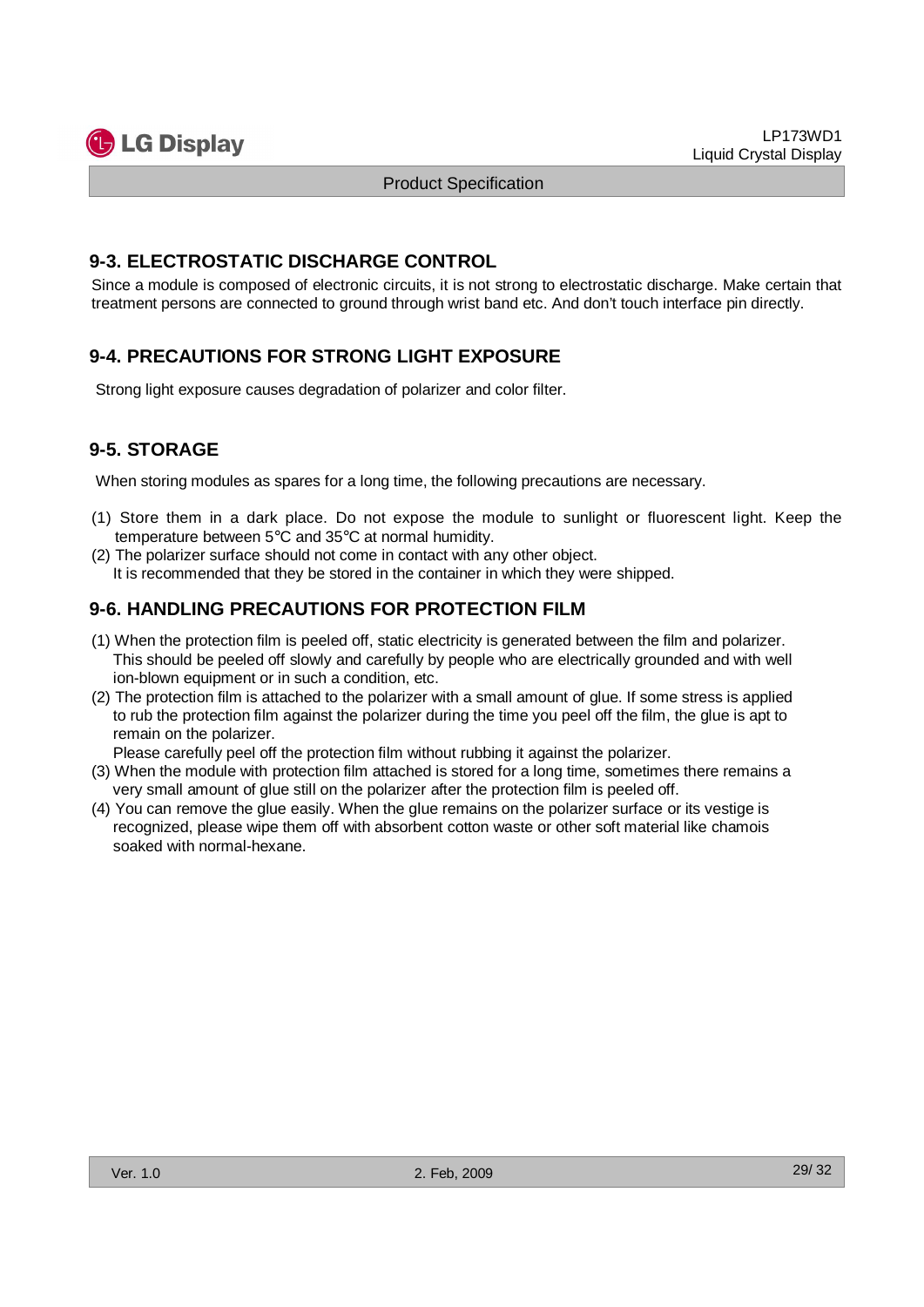![](_page_29_Picture_0.jpeg)

## **APPENDIX A. Enhanced Extended Display Identification Data (EEDIDTM) 1/3**

| $B$ yte#<br>$(\text{decim } a)$ |                                  |                                                                                                           |                                                                  |                            |
|---------------------------------|----------------------------------|-----------------------------------------------------------------------------------------------------------|------------------------------------------------------------------|----------------------------|
|                                 |                                  | APPENDIX A. Enhanced Extended Display Identification Data (EEDID <sup>™</sup> )                           |                                                                  | 1/3                        |
|                                 | Byte#<br>(HEX)                   | Field Name and Comments                                                                                   | Value<br><mark>V a lu (</mark><br>(HEX)<br>$(b$ in a ry          |                            |
| $\mathbf{0}$                    | 0 <sub>0</sub>                   | Header                                                                                                    | 0 0 0000 0000                                                    |                            |
| $\mathbf{1}$<br>2               | 01<br>02                         |                                                                                                           | F<br>F 1111 1111<br>F<br>F 1111 1111                             |                            |
| 3                               | 03                               |                                                                                                           | $\overline{F}$<br>F 1111 1111                                    | Header                     |
| $\overline{4}$<br>5             | 04<br>05                         |                                                                                                           | $\overline{F}$<br>F 1111 1111<br>$\overline{F}$<br>$F$ 1111 1111 |                            |
| 6                               | 06                               |                                                                                                           | F<br>F 1111 1111                                                 |                            |
| $\overline{7}$<br>8             | 07<br>08                         | EISA m anufacturercode = LGD                                                                              | 0 <sup>1</sup><br>0 0000 0000                                    |                            |
| 9                               | 09                               |                                                                                                           | 3 0 0011 0000<br>$\overline{E}$<br>$4 \overline{ }$<br>1110 0100 |                            |
| 10                              | 0A                               | $P$ roduct code = 01CA                                                                                    | $\overline{C}$<br>1100 1010<br>A                                 |                            |
| 11                              | 0B                               | (Hex, LSB first)                                                                                          | $\overline{0}$<br>0000 0001                                      |                            |
| 12<br>13                        | 0 <sup>C</sup><br>0 <sub>D</sub> | 32-bit serial num ber                                                                                     | 0 0 0000 0000<br>0 0 0000 0000                                   | Vender/                    |
| 14                              | 0E                               |                                                                                                           | 0 0 0000 0000                                                    | Product ID                 |
| 15                              | 0F                               |                                                                                                           | $\overline{0}$<br>$\overline{0}$<br>0000 0000                    |                            |
| 16                              | 10                               | Week ofm anufacture                                                                                       | 0 0 0000 0000                                                    |                            |
| 17                              | 11                               | Year of m anufacture = 2008                                                                               | 2 0001 0010                                                      |                            |
| 18<br>19                        | 12<br>13                         | ED ID Structure version $# = 1$<br>ED ID Revision $# = 3$                                                 | $\overline{0}$<br>1 0000 0001<br>0 3 0000 0011                   | ED ID Version/<br>Revision |
| 20                              | 14                               | Video input definition = $D$ igital I/p, non TM DS CRGB                                                   | 8 0 1000 0000                                                    |                            |
| 21<br>22                        | 15<br>16                         | M $ax H$ im $aqe size (cm) = 38.208 cm (38)$<br>M ax V im age size $(\text{cm}) = 21.492 \text{ cm} (21)$ | $\overline{2}$<br>6 0010 0110<br>1 5 0001 0101                   | D isplay<br>Parameter      |
| 23                              | 17                               | D isplay gam $m a = 2.20$                                                                                 | 7 8 0111 1000                                                    |                            |
| 24                              | 18                               | Feature support( $0$ PM S) = Active off, RGB Color                                                        | 0 A 0000 1010                                                    |                            |
| 25<br>26                        | 19<br>1A                         | Red/Green low Bits<br>Blue/W hite Low Bits                                                                | A 8 1010 1000<br>C 0 1100 0000                                   |                            |
| 27                              | 1B                               | $Rx = 0.616$<br>Red X                                                                                     | 9 D 1001 1101                                                    |                            |
| 28                              | 1C                               | Red Y<br>$Ry = 0.346$                                                                                     | 5 8 0101 1000                                                    |                            |
| 29                              | 1D                               | Green X<br>$G x = 0.315$                                                                                  | 5 0 0101 0000                                                    | Color                      |
| 30<br>31                        | 1E<br>1F                         | Green Y<br>$G y = 0.602$<br>B lue X<br>$Bx = 0.152$                                                       | 9 A 1001 1010 Characteristic<br>2 6 0010 0110                    |                            |
| 32                              | 20                               | Blue Y<br>$By = 0.110$                                                                                    | 1 C 0001 1100                                                    |                            |
| 33                              | 21                               | W hite X<br>$W x = 0.313$                                                                                 | 500010000                                                        |                            |
| 34<br>35                        | 22<br>23                         | W hite Y<br>$W y = 0.329$<br>Established Tim ing I                                                        | 5   4   0101 0100<br>0 0 0000 0000                               | Established                |
| 36                              | 24                               | Established Tim ing II                                                                                    | 0 0 0 0000 0000                                                  | Tim ings                   |
| 37                              | 25                               | Manufacturer's Tim ings                                                                                   | 0 0 0000 0000                                                    |                            |
| 38                              | 26                               | Standard Tim ing Identification 1 was not used                                                            | $0$ 1 0000 0001                                                  |                            |
| 39<br>40                        | 27<br>28                         | Standard Tim ing Identification 1 was not used                                                            | $0 \t1 \t0000 \t0001$<br>$\overline{0}$<br>0000 0001             |                            |
| 41                              | 29                               | Standard Tim ing Identification 2 was not used<br>Standard Tim ing Identification 2 was not used          | $\overline{0}$<br>0000 0001                                      |                            |
| 42                              | 2A                               | Standard Tim ing Identification 3 was not used                                                            | $\overline{0}$<br>0000 0001                                      |                            |
| 43                              | 2B                               | Standard Tim ing Identification 3 was not used                                                            | $\overline{0}$<br>0000 0001                                      |                            |
| 44                              | 2C                               | Standard Tim ing Identification 4 was not used                                                            | $\overline{0}$<br>0000 0001<br>$\vert$ 1                         | Standard                   |
| 45<br>46                        | 2D<br>2E                         | Standard Tim ing Identification 4 was not used<br>Standard Tim ing Identification 5 was not used          | $\overline{0}$<br>0000 0001<br>$\overline{0}$<br>0000 0001       | Tim ing ID                 |
| 47                              | 2F                               | Standard Tim ing Identification 5 was not used                                                            | $\overline{0}$<br>0000 0001                                      |                            |
| 48                              | 30                               | Standard Tim ing Identification 6 was not used                                                            | $\overline{0}$<br>0000 0001                                      |                            |
|                                 | 31                               | Standard Tim ing Identification 6 was not used                                                            | $0 \mid 1$<br>0000 0001                                          |                            |
| 49                              |                                  | Standard Tim ing Identification 7 was not used                                                            |                                                                  |                            |
| 50                              | 32                               |                                                                                                           | $\overline{0}$<br>0000 0001                                      |                            |
| 51<br>52                        | 33<br>34                         | Standard Tim ing Identification 7 was not used<br>Standard Tim ing Identification 8 was not used          | $\overline{0}$<br>0000 0001<br>$\overline{0}$<br>0000 0001       |                            |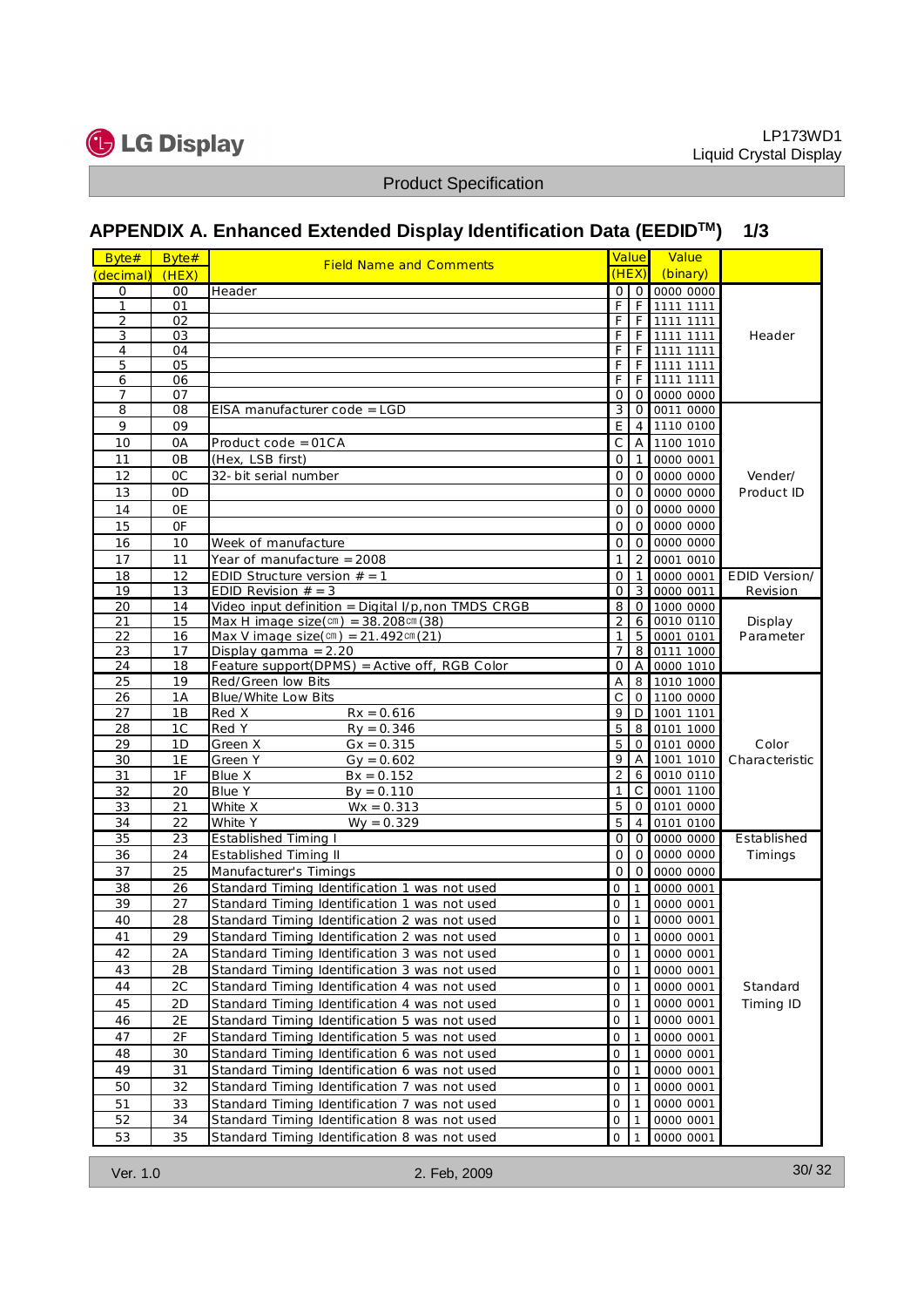![](_page_30_Picture_0.jpeg)

|                                 |                | <b>Product Specification</b>                                                                                            |                                                                                          |                                    |                        |
|---------------------------------|----------------|-------------------------------------------------------------------------------------------------------------------------|------------------------------------------------------------------------------------------|------------------------------------|------------------------|
|                                 |                | APPENDIX A. Enhanced Extended Display Identification Data (EEDID™)                                                      |                                                                                          |                                    | 2/3                    |
| B vte#<br>$(\n\text{decim } a)$ | Byte#<br>(HEX) | Field Name and Comments                                                                                                 | Value<br>(HEX)                                                                           | Value<br>$(b$ inary)               |                        |
| 54                              | 36             | 1600 X 900 @ 60Hz m ode : pixel clock = 97.75M Hz                                                                       |                                                                                          | 2 F 0010 1111                      |                        |
| 55                              | 37             | (Stored LSB first)                                                                                                      |                                                                                          | 2 6 0010 0110                      |                        |
| 56                              | 38             | Horizontal Active = 1600 pixels                                                                                         |                                                                                          | 4 0 0100 0000                      |                        |
| 57<br>58                        | 39<br>3A       | Horizontal Blanking = 184 pixels<br>Horizontal Active: Horizontal Blanking = 1600: 184                                  |                                                                                          | B 8 1011 1000<br>6 0 0110 0000     |                        |
| 59                              | 3B             | Vertical Avtive = 900 lines                                                                                             |                                                                                          | 8 4 1000 0100                      |                        |
| 60                              | 3C             | Vertical Blanking = $12$ lines                                                                                          |                                                                                          | 0 C 0000 1100                      |                        |
| 61                              | 3D             | Vertical Active: Vertical Blanking = 900:12                                                                             |                                                                                          | 3 0 0011 0000                      | $T$ im $ing$           |
| 62                              | $3E$           | Horizontal Sync. 0 ffset = 48 pixels                                                                                    |                                                                                          | 3 0 0011 0000                      | Descriptor             |
| 63                              | 3F             | Horizontal Sync Pulse W idth = 48 pixels                                                                                |                                                                                          | 3000110000                         | #1                     |
| 64<br>65                        | 40<br>41       | Vertical Sync 0 ffset = 2 lines, Sync W id th = 3 lines<br>Horizontal Vertical Sync 0 ffset/W id th upper 2bits = 0     |                                                                                          | 2 3 0010 0011<br>0 0 0000 0000     |                        |
| 66                              | 42             | Horizontal Im age Size = 382.08mm (382)                                                                                 |                                                                                          | 7 E 0111 1110                      |                        |
| 67                              | 43             | Vertical $lm$ age Size = $214.92$ mm $(215)$                                                                            | $\begin{array}{ c } \hline \rule{0.2cm}{0.15mm} \hline \rule{0.2cm}{0.15mm} \end{array}$ | 7 1101 0111                        |                        |
| 68                              | 44             | Horizontal & Vertical Im age Size                                                                                       | $\overline{1}$                                                                           | 0 0001 0000                        |                        |
| 69                              | 45             | Horizontal Border = 0                                                                                                   |                                                                                          | 0 0 0000 0000                      |                        |
| 70                              | 46             | Vertical Border = 0                                                                                                     |                                                                                          | 0 0 0000 0000                      |                        |
| 71<br>72                        | 47<br>48       | Non-interlaced, Nom aldisplay, no stereo, Digital separate sync, H / Ypol negatives<br>Detailed Tim ing Descriptor $#2$ |                                                                                          | 9 0001 1001<br>0 0 0000 0000       |                        |
| 73                              | 49             |                                                                                                                         |                                                                                          | 0 0 0000 0000                      |                        |
| 74                              | 4A             |                                                                                                                         |                                                                                          | 0 0 0000 0000                      |                        |
| 75<br>76                        | 4B<br>4C       |                                                                                                                         |                                                                                          | 0 0 0000 0000<br>0 0 0000 0000     |                        |
| 77                              | 4D             |                                                                                                                         |                                                                                          | 0 0 0000 0000                      |                        |
| 78                              | $4E$           |                                                                                                                         |                                                                                          | 0 0 0000 0000                      | Detailed               |
| 79<br>80                        | 4F<br>50       |                                                                                                                         |                                                                                          | 0 0 0000 0000<br>0 0 0000 0000     | $T$ im $ing$           |
| 81                              | 51             |                                                                                                                         |                                                                                          | 0 0 0000 0000                      | Description<br>#2      |
| 82                              | 52             |                                                                                                                         |                                                                                          | 0 0 0000 0000                      |                        |
| 83                              | 53             |                                                                                                                         |                                                                                          | 0 0 0000 0000                      |                        |
| $\bf 84$<br>85                  | $55\,$<br>55   |                                                                                                                         |                                                                                          | 0 0 0000 0000<br>0 0 0000 0000     |                        |
| 86                              | 56             |                                                                                                                         |                                                                                          | 0 0 0000 0000                      |                        |
| 87                              | 57             |                                                                                                                         |                                                                                          | 0 0 0000 0000                      |                        |
| 88                              | 58<br>59       |                                                                                                                         |                                                                                          | 0 0 0000 0000<br>0 0 0000 0000     |                        |
| 89<br>90                        | 5A             | Detailed Tim ing Descriptor#3                                                                                           |                                                                                          | 0 0 0000 0000                      |                        |
| 91                              | $5B$           |                                                                                                                         |                                                                                          | 0 0 0000 0000                      |                        |
| 92                              | 5C             |                                                                                                                         |                                                                                          | 0 0 0000 0000<br>$F$ $E$ 1111 1110 |                        |
| 93<br>94                        | 5D<br>$5E$     |                                                                                                                         |                                                                                          | 0 0 0000 0000                      |                        |
| 95                              | 5F             |                                                                                                                         |                                                                                          | 0 0 0000 0000                      |                        |
| 96                              | 60             |                                                                                                                         |                                                                                          | 0 0 0000 0000                      | Detailed               |
| 97<br>98                        | 61<br>62       |                                                                                                                         |                                                                                          | 0 0 0000 0000<br>4 C 0100 1100     | Tim ing<br>Description |
| 99                              | 63             | G                                                                                                                       | $\overline{4}$                                                                           | 7 0100 0111                        | $\#$ 3                 |
| 100                             | 64             | D                                                                                                                       | $\overline{4}$                                                                           | 4 0100 0100                        |                        |
| 101                             | 65             |                                                                                                                         | $\overline{7}$                                                                           | $6$ 9 0110 1001                    |                        |
| 102<br>103                      | 66<br>67       | $\mathsf S$<br>p                                                                                                        | $\overline{7}$                                                                           | 3 0111 0011<br>0 0111 0000         |                        |
| 104                             | 68             |                                                                                                                         |                                                                                          | 6 C 0110 1100                      |                        |
| 105                             | 69             | a                                                                                                                       | 6                                                                                        | 1 0110 0001                        |                        |
| 106<br>107                      | 6A<br>6B       | $\mathsf{y}$<br>LF                                                                                                      | $\overline{0}$                                                                           | 7 9 0111 1001<br>A 0000 1010       |                        |
|                                 |                |                                                                                                                         |                                                                                          |                                    |                        |